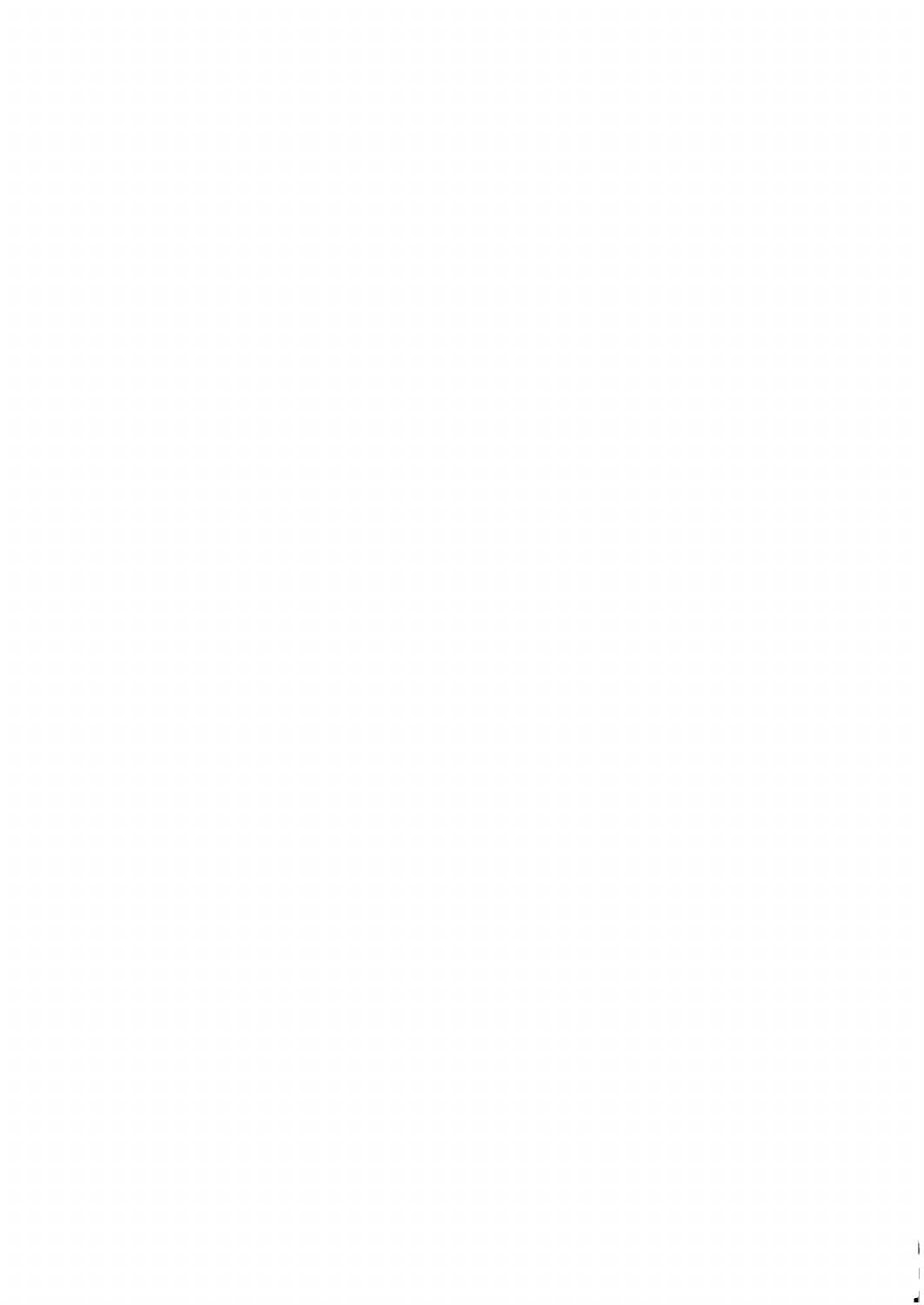#### **FOREWORD**

One of the difficult problems in decision analysis relates to the situation, when the decision must be undertaken by a committee. There exist several formalizations of decision making process based on the utility function approach. This approach is however very difficult to apply in the group decision case, since the number of coefficients characterizing the utility function is very high and it is practically impossible to directly identify such utility function. Therefore, reduction of dimensionality of the parameter space is necessary.

In this paper a concept of convex dependence between two conflicting decision makers is presented. This concept was effectively used by the author to develop a decomposition principle of the group utility function as well as to formulate the conditions necessary to perform such a decomposition. The concept was successfully applied for a practical example.

The paper was presented by the author at IIASA and at the Symposium "Systems Analysis and Simulation". It is one of the results of a cooperation between the SDS and Japanese researchers in decision analysis.

> Alexander B. Kurzhanski Chairman System and Decision Sciences Program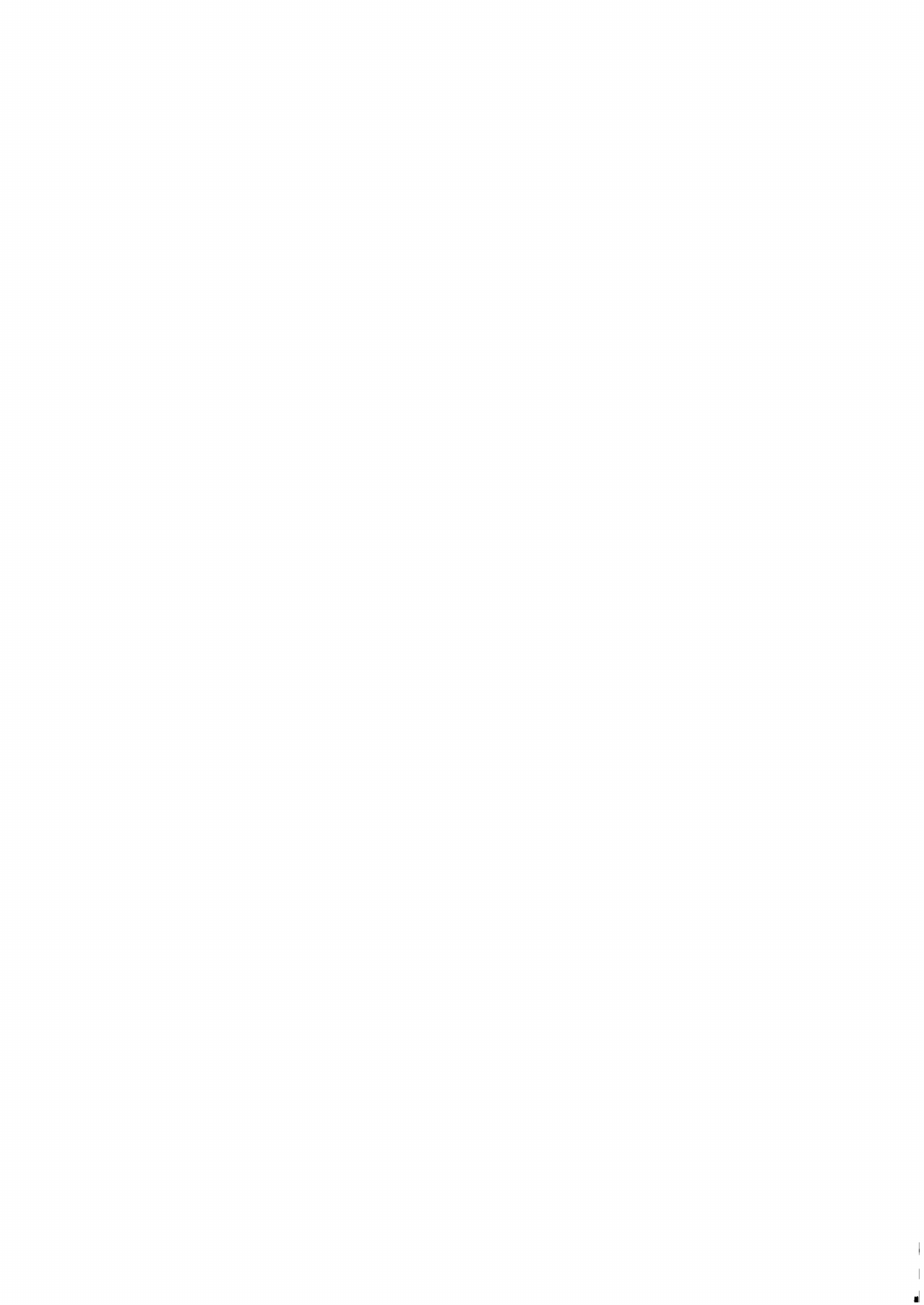# **CONTENTS**

| 1.                | INTRODUCTION                                                                                                                                                                        | 2  |  |
|-------------------|-------------------------------------------------------------------------------------------------------------------------------------------------------------------------------------|----|--|
| 2.                | UTILITY THEORY                                                                                                                                                                      | 3  |  |
|                   | 2.1 Expected Utility Hypothesis of von Neumann-Morgenstern<br>and Identification of a Single-Attribute Utility Function<br>2.2 Utility Decompositions Based on Additive and Utility | 3  |  |
|                   | Independence                                                                                                                                                                        | 6  |  |
|                   | 2.3 Utility Decompositions Based on Convex Dependence                                                                                                                               | 9  |  |
|                   | 2.4 Interpretation of Convex Dependence                                                                                                                                             | 13 |  |
| З.                | ALGORITHM OF IDENTIFYING MULTIATTRIBUTE UTILITY FUNCTIONS                                                                                                                           | 14 |  |
| 4                 | <b>GROUP UTILITY THEORY</b>                                                                                                                                                         | 17 |  |
| 5.                | CONCLUDING REMARKS                                                                                                                                                                  | 23 |  |
| <b>REFERENCES</b> |                                                                                                                                                                                     | 24 |  |
| Figures $1-8$     |                                                                                                                                                                                     |    |  |
| Table 1<br>30     |                                                                                                                                                                                     |    |  |
|                   |                                                                                                                                                                                     |    |  |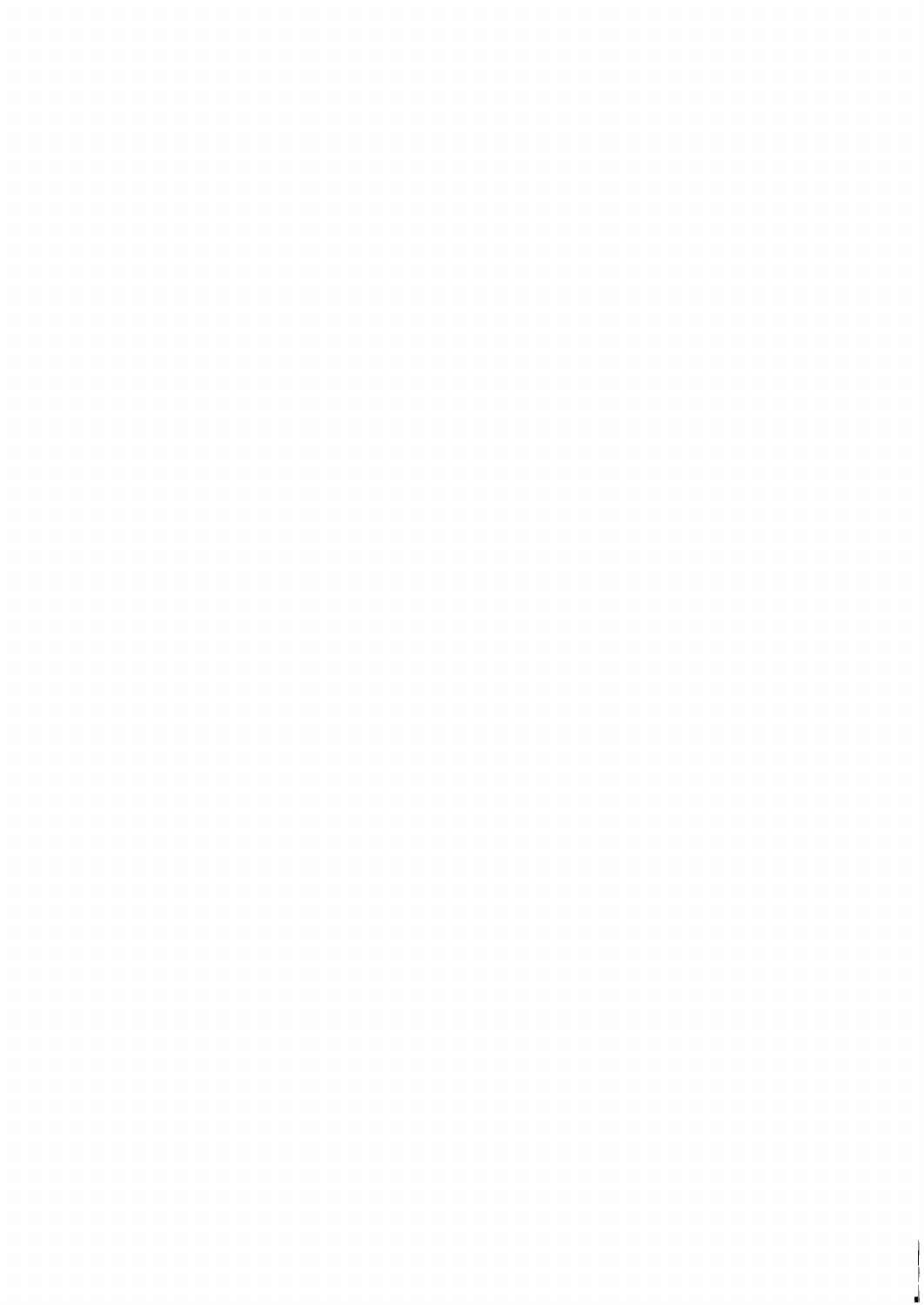## **l4ULTIOBJECTIVE DECISION MAKING**

 $\mathbf{I}$ 

MULTIOBJECTIVE DECISION MAKING<br>- UTILITY THEORETIC APPROACH

Hiroyuki Tamura Faculty of Engineering Osaka University 2-1 Yamada-oka, Suita, Osaka 565 Japan

The purpose of this survey paper is to describe recent advances in multiattribute utility theory and group utility theory for multiobjective decision making. Firstly, single-attribute von Neumann-Morgenstern utility functions are briefly described. Secondly, for constructing multiattribute utility functions the concept of Keeney's utility independence among multiple attributes is described. Thirdly, the concept of convex dependence is introduced as a generalized concept of utility independence. Fourthly, for constructing group utility functions the concept of convex dependence among multiple decision makers is introduced. Algorithm of identifying multiattribute (and/or group) utility functions and some hypothetical examples for interpreting convex dependence are included.

(Multiobjective decision making; Utility theory; Multiattribute utility function; Group utility function; Utility independence; Convex dependence)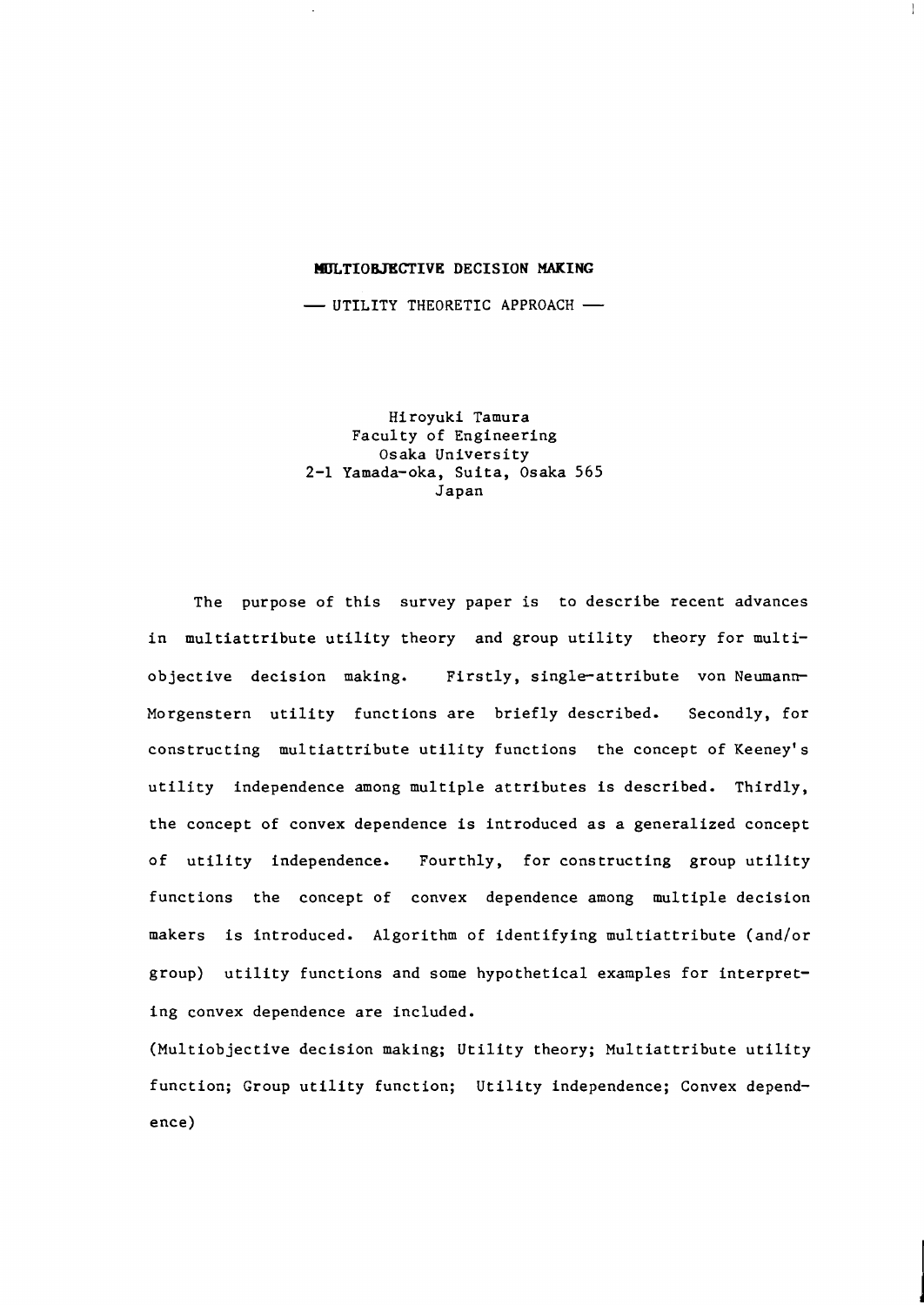#### **1.** INTRODUCTION

Mathematical modeling of preferences has been widely studied in multiattribute decision analysis. Keeney and Raiffa (1976) have described in detail the standard approach. A preference representation function under risk can be constructed as a utility function, however, it is practically impossible to directly identify a multiattribute utility function. Therefore, it is necessary to develop conditions that reduce the dimensionality of the functions that are required to identify. These conditions restrict the form of a multiattribute utility function in a decomposition theorem.

Keeney and Kirkwood (1975) have extended the multiattribute utility theory for a decision maker to a group utility theory for multiple conflicting decision makers where a group utility function is constructed postulating the utility independence properties among the multiple decision makers.

In this paper after briefly describing a single-attribute utility function based on von Neumann and Morgenstern's (1944) expected utility hypothesis, additive, multilinear, and convex decompositions are described for multiattribute utility functions. These decompositions are based on additive and utility independence (Keeney and Raiffa, 1976) and convex dependence (Tamura and Nakamura, 1983) conditions, respectively. The concept of convex dependence is a generalized concept of utility independence where we consider the change of decision maker's attitude towards risk. This concept generates various decompositions which include Keeney's additive/multiplicative decompositions as special cases. For clarifying the interpretation of this concept an example of trading-off between environment and consumption is included

 $-2-$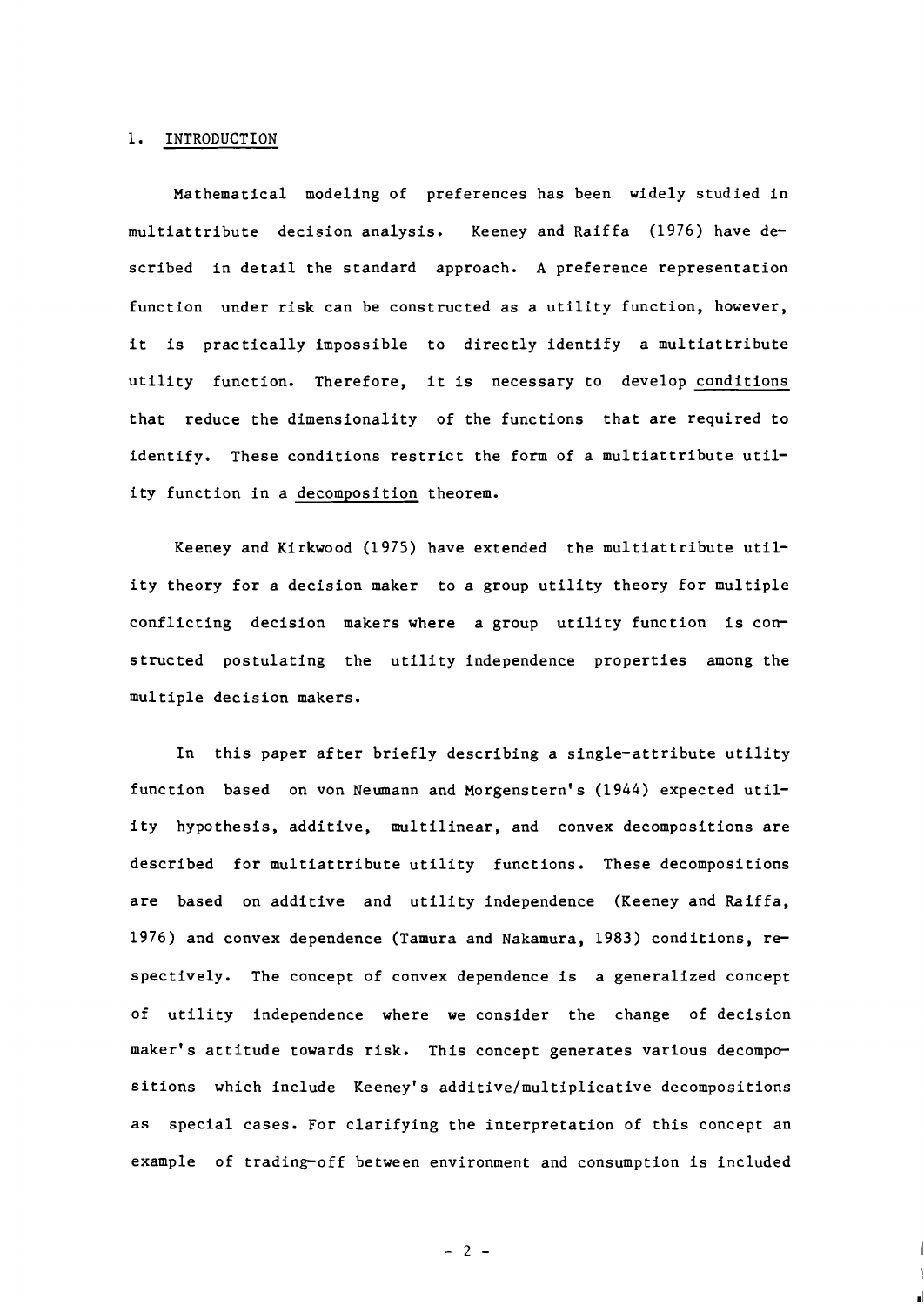(Tamura and Nakamura, 1978).

For group decision making with multiple decision makers we describe the concept of convex dependence between two (conflicting) decision makers (Tamura and Yukimura, 1983). This concept can represent the change of attitude of each decision maker towards the group utility depending upon the utility level of the other decision maker. For clarifying the interpretation of this concept a hypothetical numerical example for siting a major airport is included.

As a possible directions for further research, value theoretic approach to riskless and/or risky preference representation is mentioned. In this approach the concept of strength-of-preference (Fishburn, 1970 and Dyer and Sarin, 1979) plays an important role.

#### 2. UTILITY THEORY

# 2.1. Expected Utility Hypothesis of von Neumann-Morgenstern and Identification of a Single-Attribute Utility Function

Let

```
A = \{ a, b, ... \}
```
be a set of alternative actions from which a decision maker must choose one action. Suppose the choice of aeA will result in consequence  $x_1$ with probability  $p_i$ , and the choice of beA will result in consequence  $x_i$  with probability  $q_i$ , and so forth. Let

 $X = \{ x_1, x_2, \ldots \}$ 

be a set of all possible consequences. In this case

 $-3 -$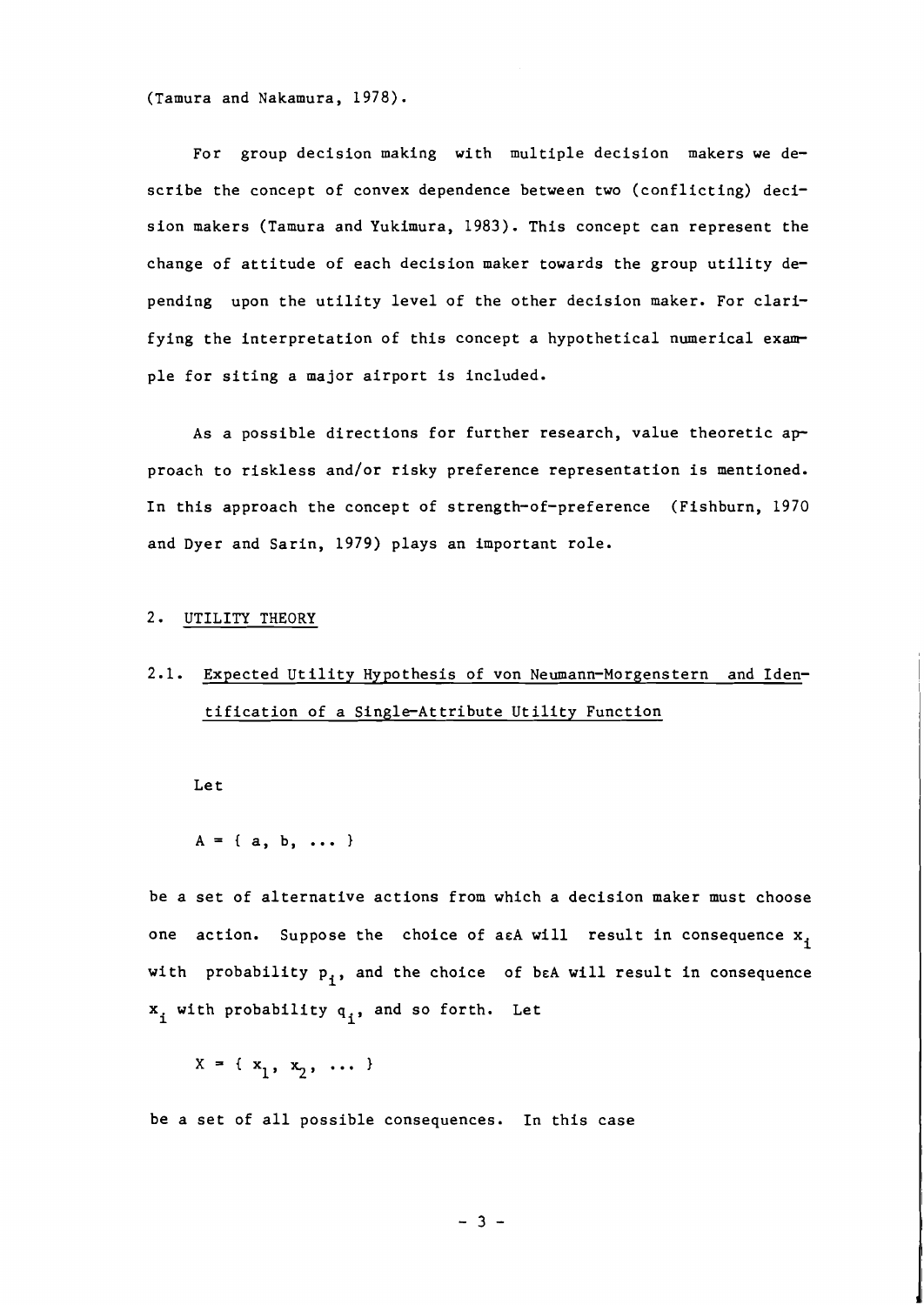$P_i \geq 0$ ,  $q_i \geq 0$ , ... for all i  $\Sigma_i$   $p_i = \Sigma_i$   $q_i = \ldots = 1$ .

Let real function  $u$  be a utility function on X. Then the expected  $u$ tilities of actions a, b, ... are given, respectively, by

$$
E_{a} = \Sigma_{i} p_{i} u(x_{i}), \qquad E_{b} = \Sigma_{i} q_{i} u(x_{i}), \dots \qquad (1)
$$

The assertion that the decision maker chooses an alternative action as if he maximizes his expected utility is called the expected utility hypothesis of von Neumann and Morgenstern (1944). In other words the decision maker chooses an action according to the normative rule

$$
a \succ b \iff E_a \succ E_b , \qquad a \sim b \iff E_a = E_b
$$
 (2)

where  $a \nmid b$  denotes "a is preferred to b", and  $a \sim b$  denotes "a is indifferent to b". This rule is called the expected utility rule. Utility function which satisfies Eqns. (1) and (2) is uniquely obtained within the class of positive linear transformation.

Figure 1 shows a decision tree and lotteries which explain the above mentioned situation, where  $\ell_a$ ,  $\ell_b$ , ... denote lotteries which the decision maker comes across when he chooses the action a, b, ... , respectively.

D<u>EFINITION 1</u>. <u>A certainty equivalent</u> of lottery  $\mu_{\mathbf{a}}$  is an amount  $\hat{\mathbf{x}}$  such that the decision maker is indifferent between the amount **2** for certain and the lottery  $\ell_a$ .

From the expected utility hypothesis we obtain

$$
u(\hat{x}) = E_{a} = \sum_{i} p_i u(x_i). \tag{3}
$$

 $-4-$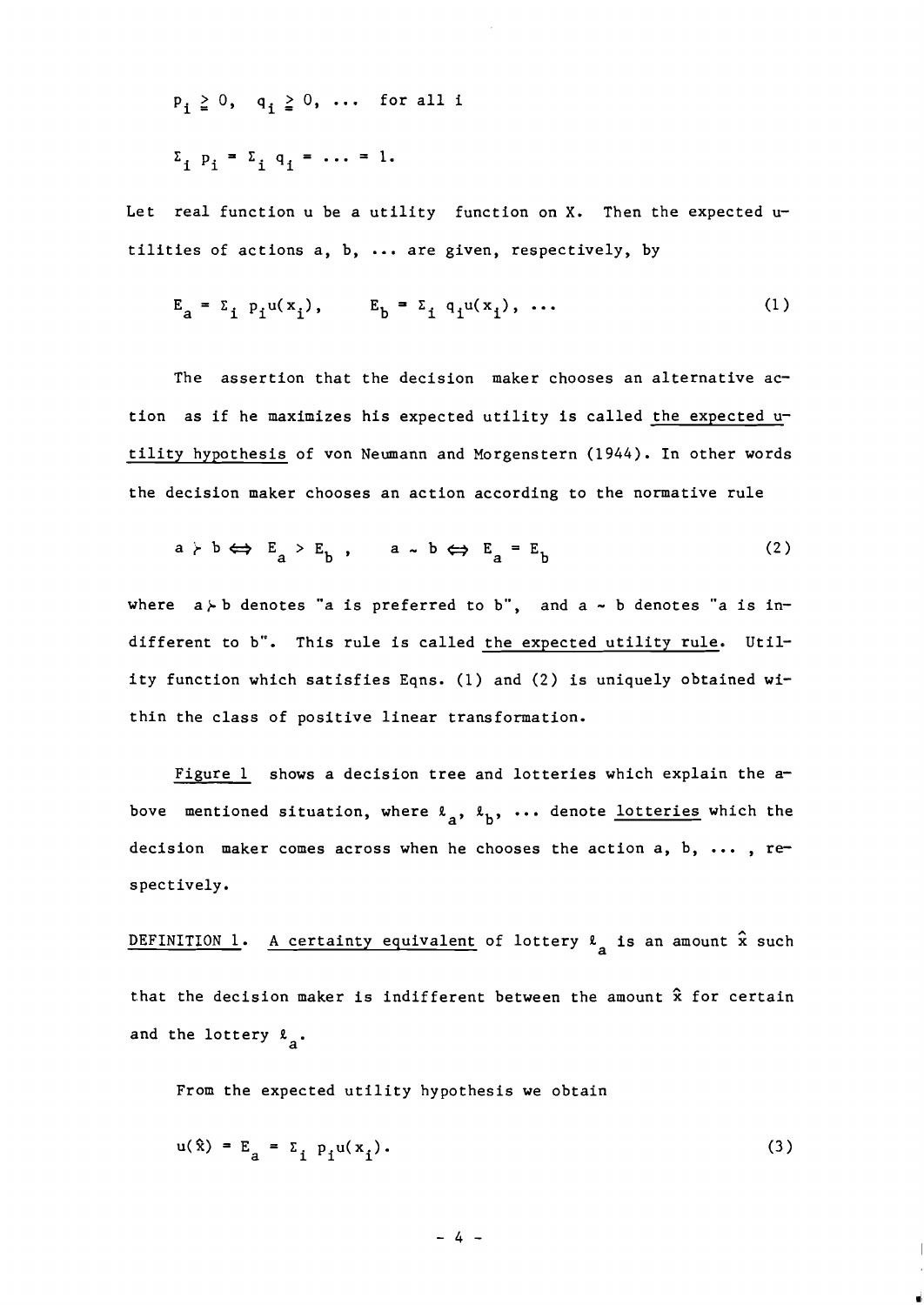In a set X of all possible consequences, let  $x^0$  and  $x^*$  be the worst and the best consequences, respectively. Since utility function is unique within the class of positive linear transformations, let us normalize the utility function as

$$
u(x0) = 0 , \qquad u(x*) = 1.
$$

Let  $\langle x^*, p, x^0 \rangle$  be a lottery yielding consequences  $x^*$  and  $x^0$  with probabilities  $p$  and  $(1-p)$ , respectively. Especially when  $p=0.5$ , this lottery is called <u>the fifty-fifty lottery</u> and is denoted as <<mark>x\*, x<sup>o</sup>>. L</mark>et x be a certainty equivalent of lottery  $\langle x^*, p, x^0 \rangle$ , that is

 $x \sim \langle x^{\star}, p, x^0 \rangle$ 

then

$$
u(x) = pu(x*) + (1 - p)u(xo) = p.
$$

It is easy to identify a single-attribute utility function of a decision maker by asking the decision maker about the certainty equivalents of some fifty-fifty lotteries (Keeney and Raiffa, 1976). Let

$$
x_{0.5} - \langle x^*, x^0 \rangle
$$
,  $x_{0.25} - \langle x_{0.5}, x^0 \rangle$ ,  $x_{0.75} - \langle x^*, x_{0.5} \rangle$ 

then

 $u(x_{0.5})$  = 0.5u(x<sup>\*</sup>) + 0.5u(x<sup>o</sup>) = 0.5  $u(x_{0.25}) = 0.5u(x_{0.5}) + 0.5u(x^{0}) = 0.25$  $u(x_{0.75}) = 0.5u(x<sup>*</sup>) + 0.5u(x_{0.5}) = 0.75.$ 

If we plot the pairs  $(x^0, 0)$ ,  $(x_{0.25}, 0.25)$ ,  $(x_{0.5}, 0.5)$ ,  $(x_{0.75}, 0.75)$ ,  $(x*, 1)$ , a diagram like Fig. 2 is obtained. By some curve fitting techniques, like least square method, a single-attribute utility function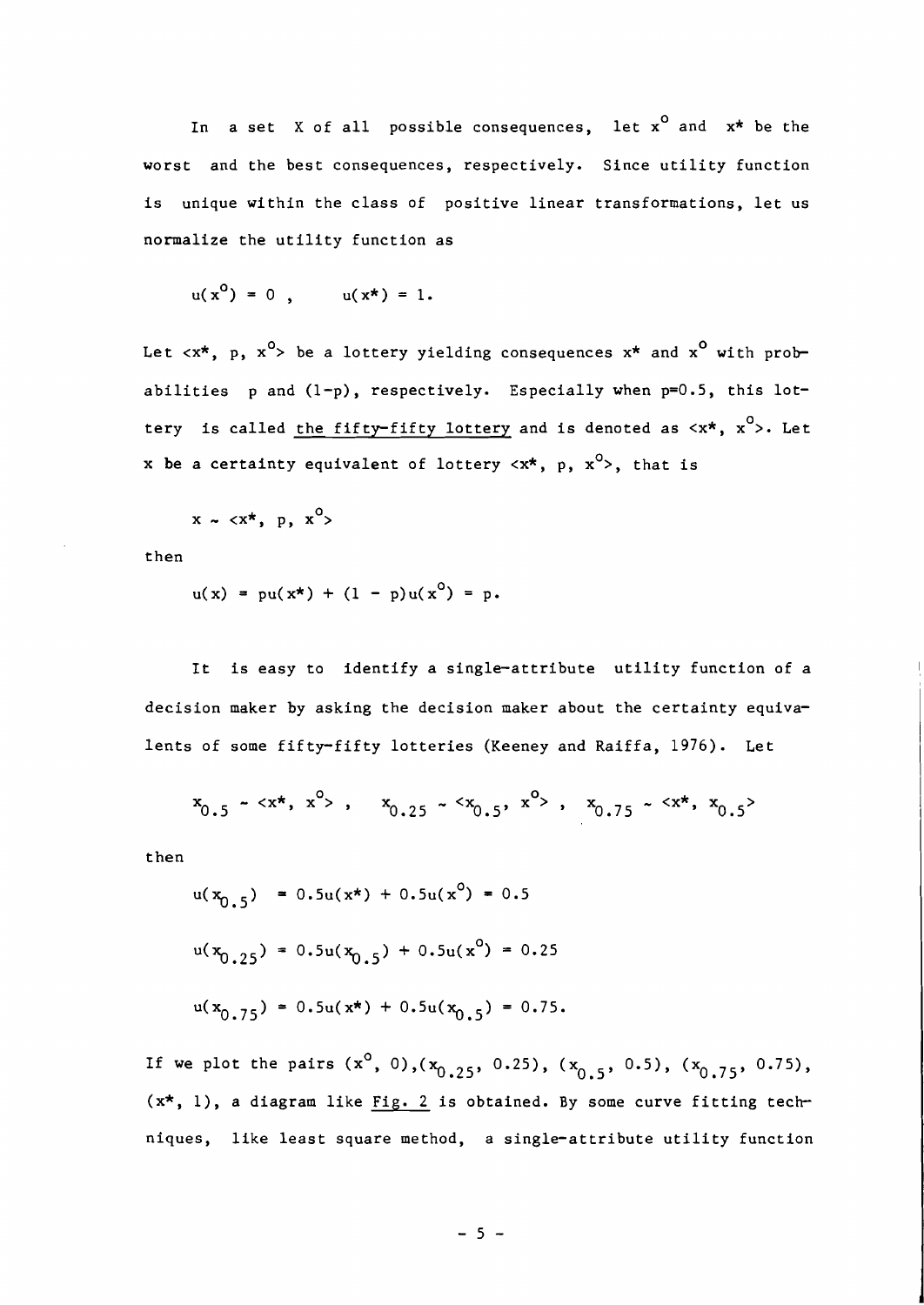u(x) can be identified.

Attitude of a decision maker toward risk is described as follows: DEFINITION **2.** A decision maker is risk averse if he prefers the ex- pected consequence  $\bar{x}$  ( =  $\Sigma$   $p_i x_i$  ) of any lotteries to that lottery. In this case

$$
u(\bar{x}) > \Sigma_{j} p_j u(x_j). \tag{4}
$$

If a decision maker is risk averse, his utility function is concave as shown in Fig. **2.** Converse is also true. A decision maker is risk neutral ( prone ) if and only if his utility function is linear ( convex).

#### **2.2.** Utility Decompositions Based on Additive and Utility Independence

The following results are the essential summary of Keeney and Raiffa (1976).

Let a specific consequence xeX be characterized by two attributes (performance indices) Y and Z. For example, price and performance of cars, natural environment and economy of a nation, and so forth. In this case a specific consequence **XEX** is represented by an ordered pair

$$
x = (y, z), \qquad y \in Y, \quad z \in Z.
$$

A set of all possible consequences X can be written as a rectangular subset of a two-dimensional Euclidean space as  $X = Y \times Z$ . This consequence space is called two-attribute space. Although Y and Z could represent vector-attribute, both of these are regarded as single-attribute spaces here. Two-attribute utility function is defined on  $X = Y \times Z$ as  $u:Y\times Z + Re.$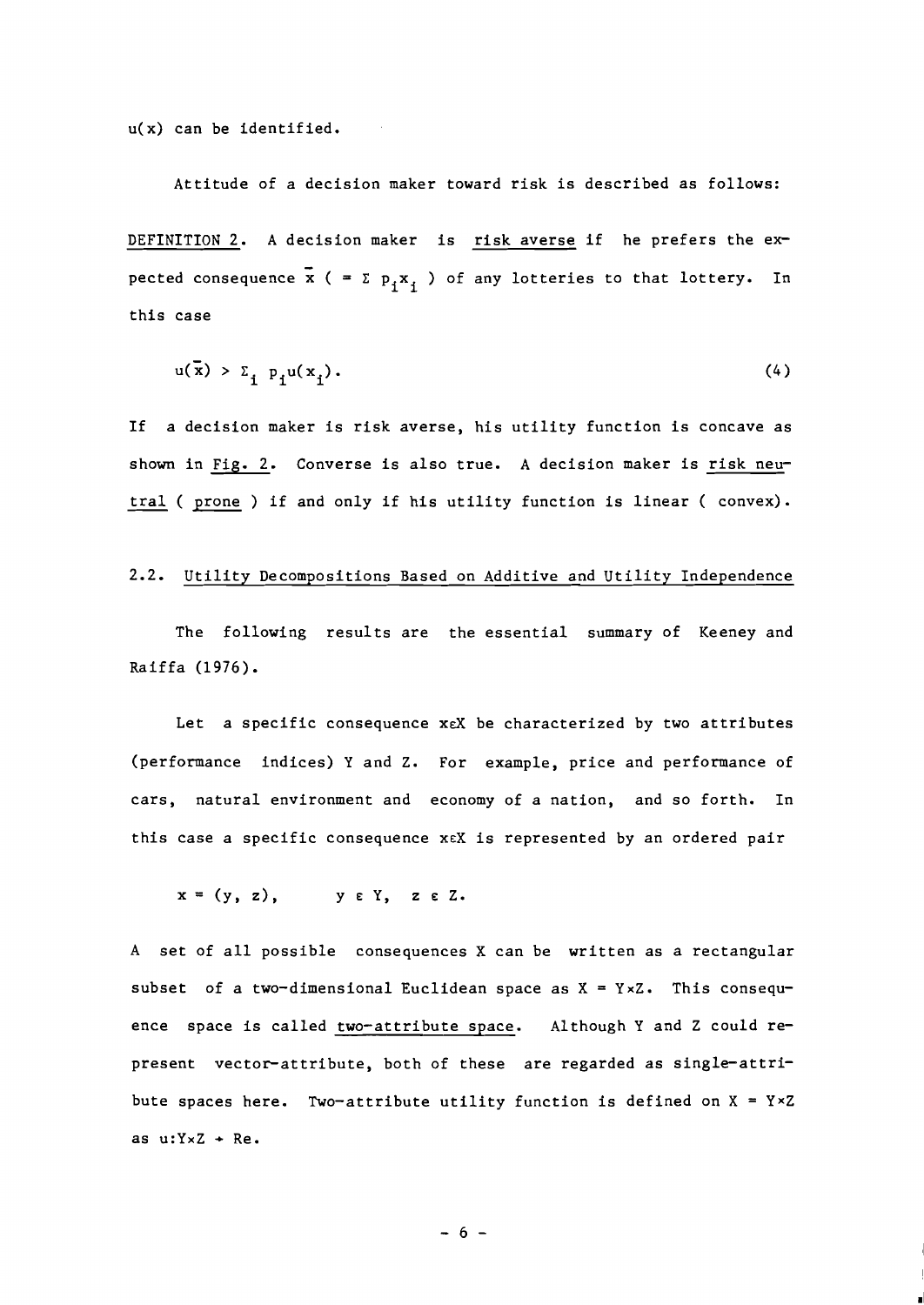DEFINITION **3.** Attribute Y is utility independent of attribute Z, denoted Y(UI)Z, if conditional preferences for lotteries on Y given zcZ do not depend on the conditional level z.

Let us assume that  $y^0$  and  $z^0$  are the worst level of the attributes Y and Z, respectively, and y\* and z\* are the best level of Y and Z, respect ively .

DEFINITION 4. Given an arbitrary zeZ, a normalized conditional utility function  $u_1(y|z)$  on Y is defined by

$$
u_1(y|z) = [u(y,z) - u(y^0,z)]/[u(y^*,z) - u(y^0,z)]
$$
 (5a)

where it is assumed that  $u(y^*, z) > u(y^0, z)$ .

Similarly  $u_2(z|y)$  on Z is also defined by

$$
u_2(z|y) = [u(y,z) - u(y,z^0)]/[u(y,z^*) - u(y,z^0)]
$$
 (5b)

where it is assumed that  $u(y, z^*) > u(y, x^0)$ .

From DEFINITION *4* we obtain

$$
u_1(y^0|z) = u_2(z^0|y) = 0,
$$
  $u_1(y^*|z) = u_2(z^*|y) = 1.$ 

From DEFINITIONS **3** and 4 the following equations hold, if Y(U1)Z.

$$
u_1(y|z) = u_1(y|z^0)
$$
, for all  $z \in Z$ .

In other words utility independence implies that the normalized conditional utility functions do not depend on the different conditional levels.

THEOREM 1. Y(UI)Z, if and only if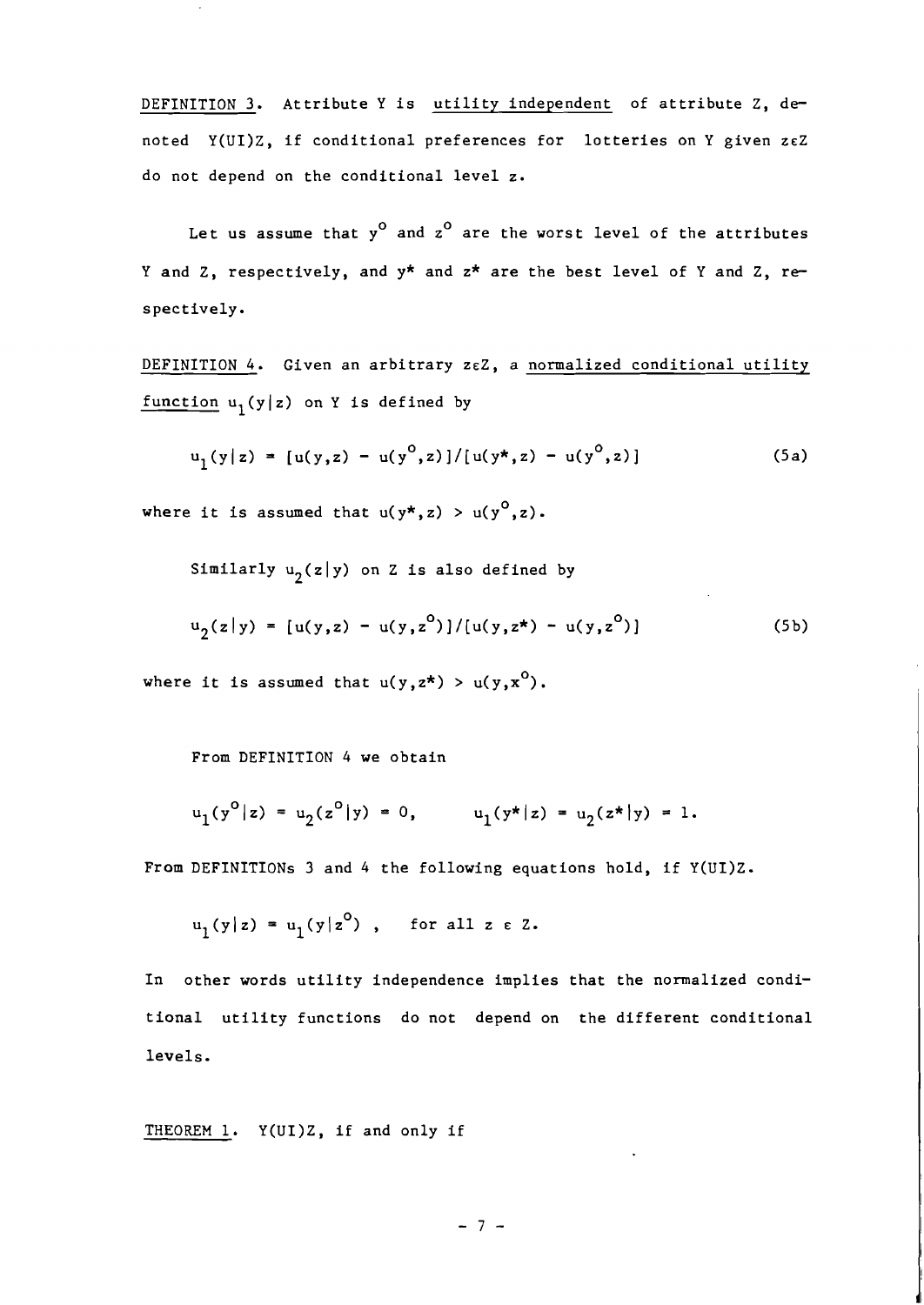$$
u(y,z) = au_1(y|z^0) + bu_2(z|y^0) + (1 - a)u_1(y|z^0)u_2(z|y^*)
$$
  
- bu<sub>1</sub>(y|z<sup>0</sup>)u<sub>2</sub>(z|y<sup>0</sup>) (6)

where  $u(y,z)$  is normalized as  $u(y^0,z^0) = 0$  and  $u(y^*,z^*) = 1$ , and a =  $u(y^*, z^0)$  and  $b = u(y^0, z^*)$ .

THEOREM 2. Attributes Y and Z are mutually utility independent, denoted Y(MUI)Z, if and only if

$$
u(y,z) = au_1(y|z^0) + bu_2(z|y^0) + (1-a-b)u_1(y|z^0)u_2(z|y^0)
$$
 (7)

where  $u(y, z)$  is normalized, and a and b are defined as before.

THEOREMS 1 and 2 give decomposition theorems under the utility independence assumptions. It is clear from THEOREM 2 that if the attributes Y and Z are mutually utility independent, only one normalized conditional utility function needs to be assessed for each attribute. Since each normalized conditional utility function is a single-attribute utility function, it can be identified by asking the decision maker the certainty equivalents of some 50-50 lotteries as described in the previous section.

DEFINITION 5. Attributes Y and Z are additive independent, if, for arbitrarily chosen  $y' \in Y$  and  $z' \in Z$ ,

$$
\langle (y,z), (y',z') \rangle \sim \langle (y,z'), (y',z) \rangle
$$
, for all  $y \in Y$ ,  $z \in Z$ .

THEOREM **3.** Attributes Y and Z are additive independent, if and only if

$$
u(y, z) = au_1(y|z^0) + bu_2(z|y^0)
$$
 (8)

where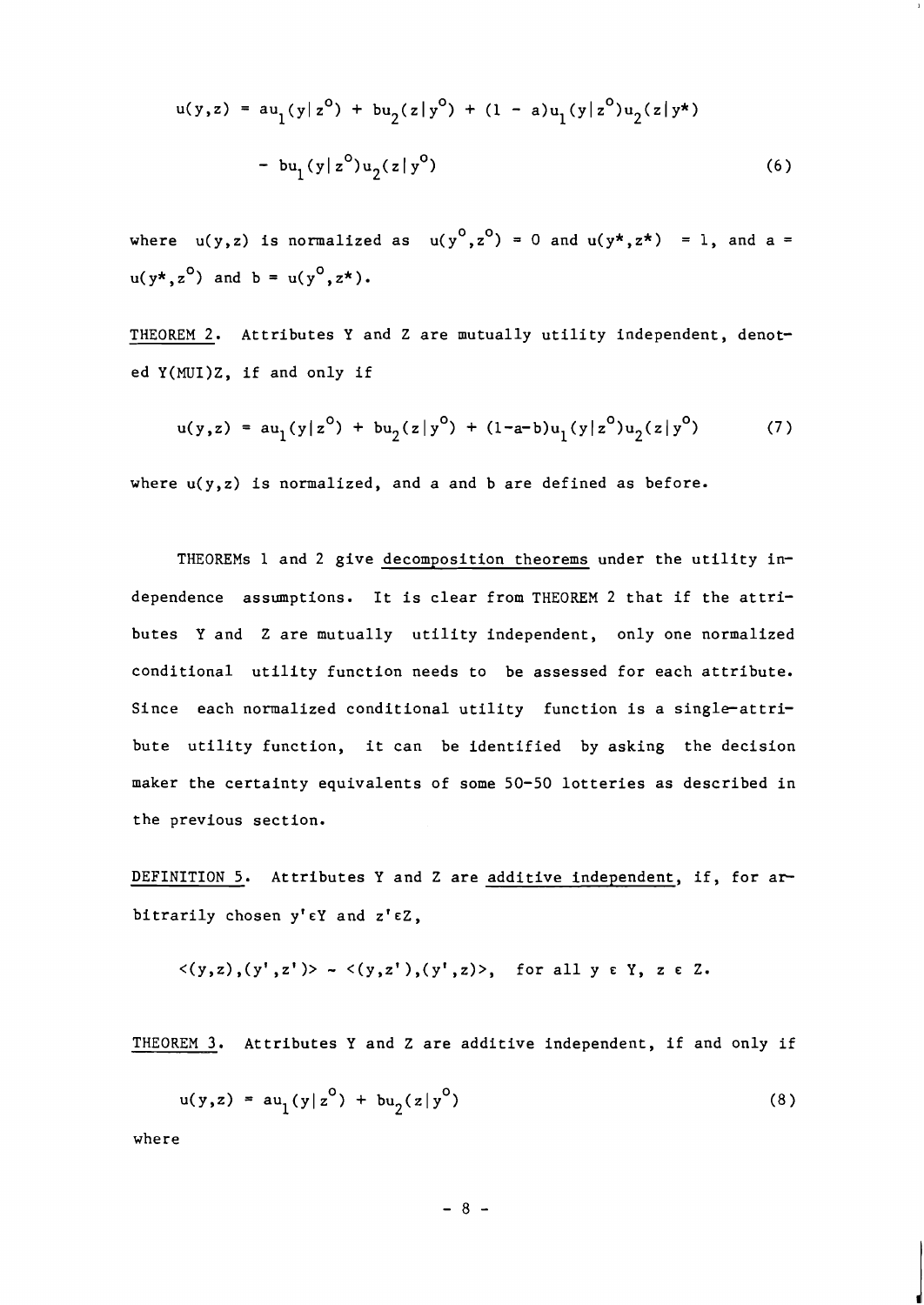$a + b = 1$ .

Decomposition theorem 3 is a special case of the decomposition theorem 2 where  $a+b = 1$  in Eqn. (7). Therefore, the additive independence is a special case of mutual utility independence.

#### 2.3. Utility Decompositions Based on Convex Dependence

The following results are due to Tamura and Nakamura (1983). This section deals with the case where

$$
u_1(y|z) \neq u_1(y|z^0), \qquad \text{for some } z \in Z
$$
  

$$
u_2(z|y) \neq u_2(z|y^0), \qquad \text{for some } y \in Y
$$

that is, utility independence does not hold between the attributes Y and Z.

DEFINITION 6. Attribute Y is n-th order convex dependent on attribute Z, denoted  $Y(CD_n)Z$ , if there exist distinct  $z_0$ ,  $z_1, \ldots$ ,  $z_n \in Z$  and real functions  $\lambda_0$ ,  $\lambda_1$ ,...,  $\lambda_n$  on Z such that the normalized conditional utility function  $u_1(y|z)$  can be written as

$$
u_1(y|z) = \sum_{i=0}^{n} \lambda_i(z) u_1(y|z_i), \qquad \sum_{i=0}^{n} \lambda_i(z) = 1
$$
 (9)

for all  $y \in Y$  and  $z \in Z$ , where

$$
\lambda_{i}(z) = \begin{cases} \delta_{ij} & z = z_{j}, \quad j = 0,1,\ldots,n \\ \text{Real number, } z \neq z_{j}, \quad j = 0,1,\ldots,n \end{cases}
$$

 $i = 1, 2, ..., n$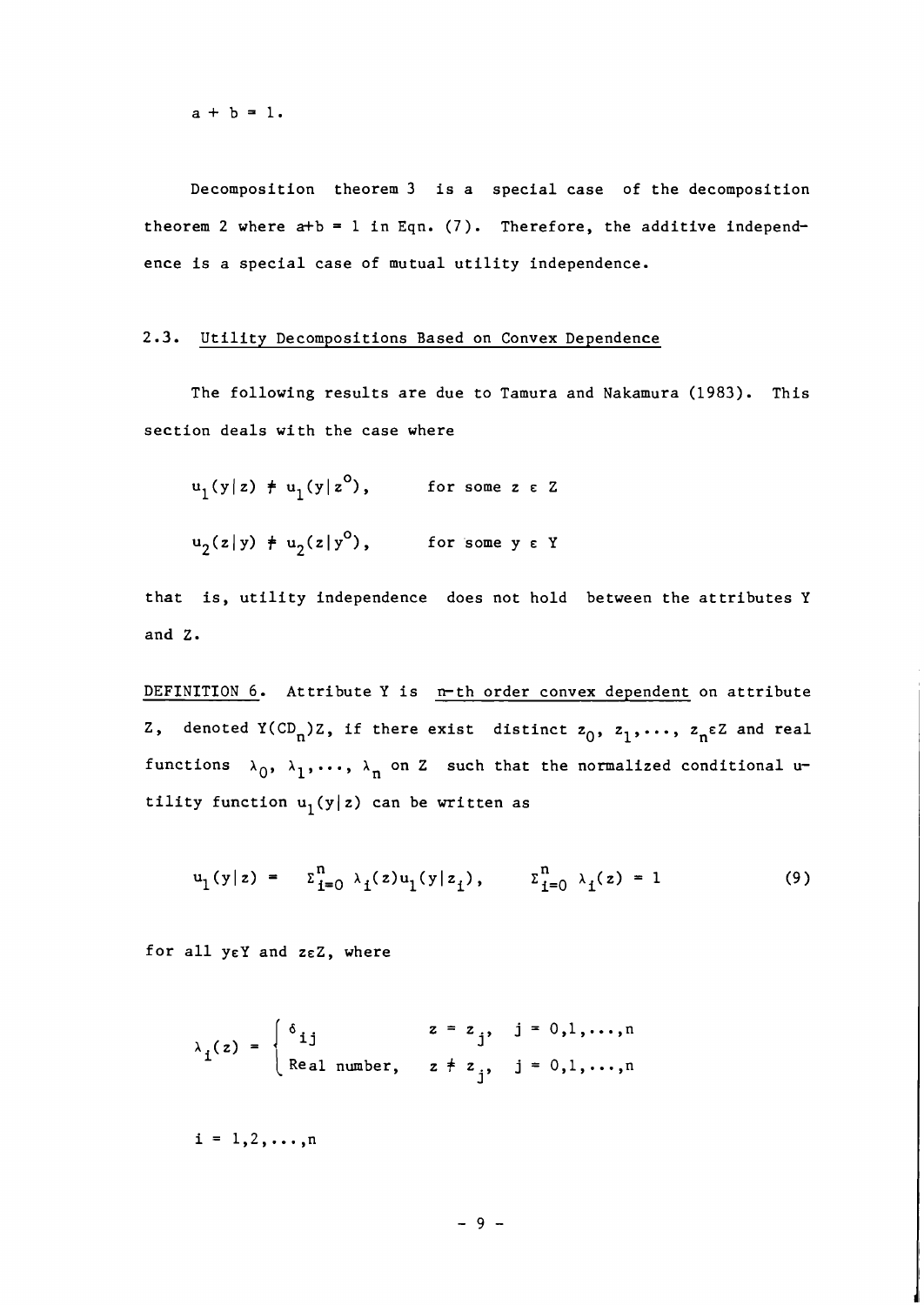**6**  <sup>i</sup>**j** denotes Kronecker delta and n is the smallest nonnegative integer for which Eqn. (9) holds.

This definition says that if  $Y(CD_n)Z$ , any normalized conditional utility function on Y can be described as a convex combination of (n+l) normalized conditional utility functions with different conditional levels where the coefficients  $\lambda_i(z)$  are not necessarily nonnegative.

Geometric illustration of DEFINITION 6 is shown in Fig. 3. Suppose three arbitrary normalized conditional utility functions  $u_1(y|z_0)$ ,  $u_1(y|z_1)$  and  $u_1(y|z)$  are assessed on Y as shown in Fig. 3(a). If  $Y(CD_0)Z$ , all the normalized conditional utility functions are identical as shown in Fig. 3(b). If  $Y(CD_1)Z$ , an arbitrary normalized conditional utility function  $u_1(y|z)$  can be obtained as a convex combination of  $u_1(y|x_0)$  and  $u_1(y|z_1)$  as shown in Fig. 3(c).

For  $n = 0, 1, \ldots$ , if  $Y(CD_n)Z$ , then Z is at most (n+1)th order convex dependent on Y. If Y(UI)Z, then Y(CD<sub>0</sub>)Z, and Z(UI)Y or Z(CD<sub>1</sub>)Y. In general if  $Y(CD_n)Z$ , then Z satisfies one of the three properties,  $Z(CD_{n-1})Y$ ,  $Z(CD_n)Y$  or  $Z(CD_{n+1})Y$ .

THEOREM 4. For  $n = 1, 2, ..., Y(CD_n)Z$ , if and only if

$$
u(y, z) = au_1(y|z^0) + bu_2(z|y^0) + u_1(y|z^0) f(y^*, z)
$$

$$
+ \sum_{i=1}^{n^*} \sum_{j=1}^n c_{ij} G(y, z_j) G(y_j, z) \tag{10}
$$

where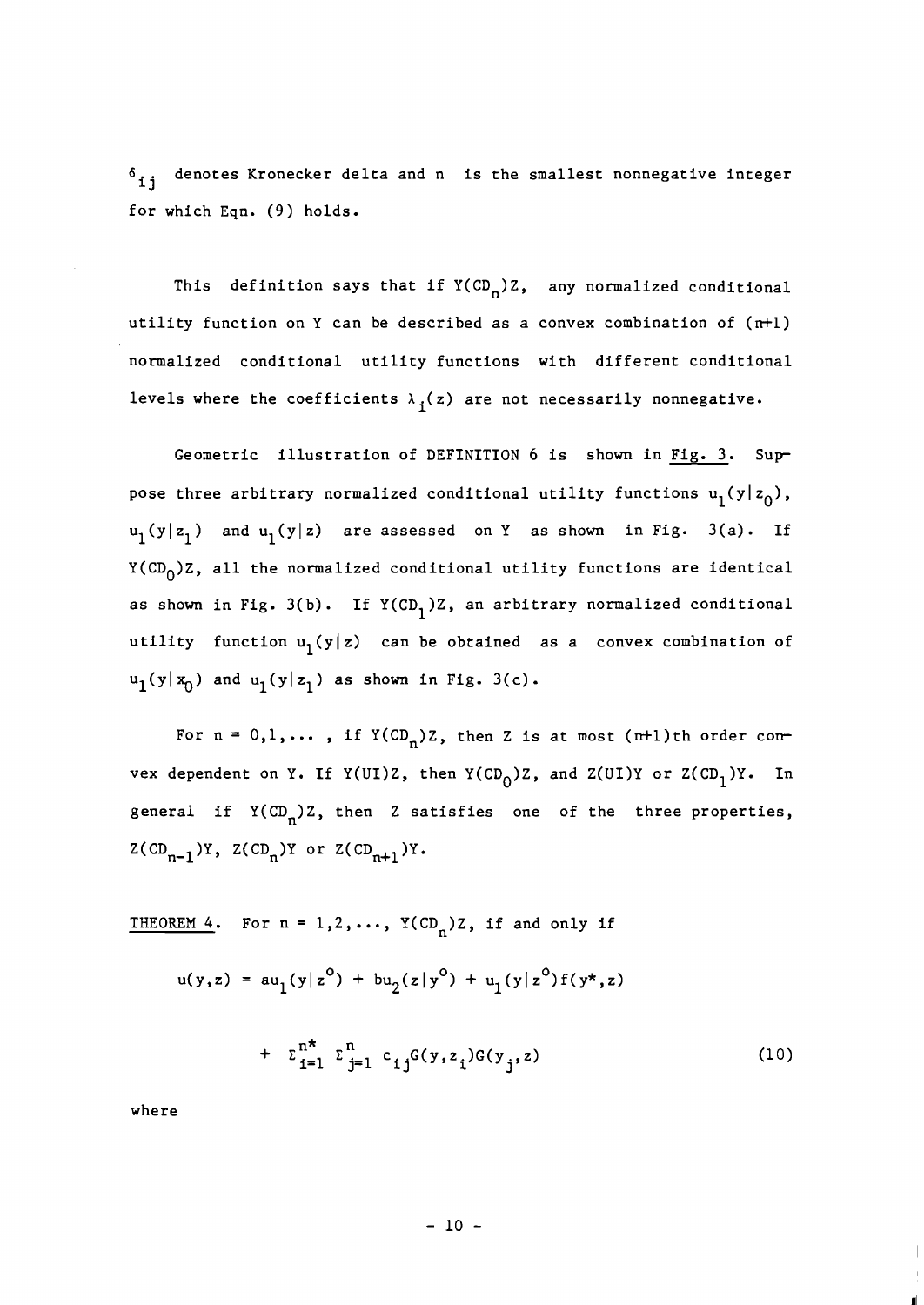$$
u(y^{0}, z^{0}) = 0, \quad u(y^{*}, z^{*}) = 1, \quad a = u(y^{*}, z^{0}), \quad b = u(y^{0}, z^{*})
$$
  
\n
$$
f(y, z) = u_{1}(y|z)[(1-a)u_{2}(z|y^{*})+a-bu_{2}(z|y^{0})] - au_{1}(y|z^{0}) \qquad (11)
$$
  
\n
$$
G(y, z) = a[(1-a)u_{2}(z|y^{*})+a-bu_{2}(z|y^{0})][u_{1}(y|z) - u_{1}(y|z^{0})]
$$

 $c_{i,j}$  is a constant, and summation i = 1 to n\* means i = 1,2,..., n-1,\*.

THEOREM 5. For  $n = 1, 2, ..., Y(CD_n)Z$  and  $Z(CD_n)Y$ , if and only if

$$
u(y,z) = au_1(y|z^0) + bu_2(z|y^0) + \sum_{i=1}^{n^*} \sum_{j=1}^{n^*} d_{ij}f(y,z_i)f(y_j,z)
$$

+ 
$$
\sum_{i=1}^{n^*} \sum_{j=1}^{n^*} d_{ij}^c(y, z_j) H(y_j, z)
$$
 (12)

where  $u(y, z)$  is normalized, a and b are defined as before, Eqn. (11) holds,

$$
H(y, z) = b[(1-b)u_1(y|z^*)+b-au_1(y|z^0)][u_2(z|y) - u_2(z|y^0)]
$$
 (13)

and d<sub>ij</sub> and d<sub>ij</sub> are constants.

Exact expressions for  $c_{\textbf{ij}}^{\phantom{\dag}}, \, \, d_{\textbf{ij}}^{\phantom{\dag}}$  and  $d_{\textbf{ij}}^{\phantom{\dag}}$  can be found in Tamura and Nakamura (1983).

We have obtained two main convex decomposition theorems which can represent a wide range of utility functions. Moreover, when the utility on the arbitrary point  $(y_n, z_n)$  has a particular value, that is,  $d'_{1j}$ = 0, for all i, j in Eqn. (12), we can obtain one more decomposition of utility functions which does not depend on the point  $(y_n, z_n)$ . This decomposition still satisfies  $Y(CD_n)Z$  and  $Z(CD_n)Y$ , so we call this new

 $-11 -$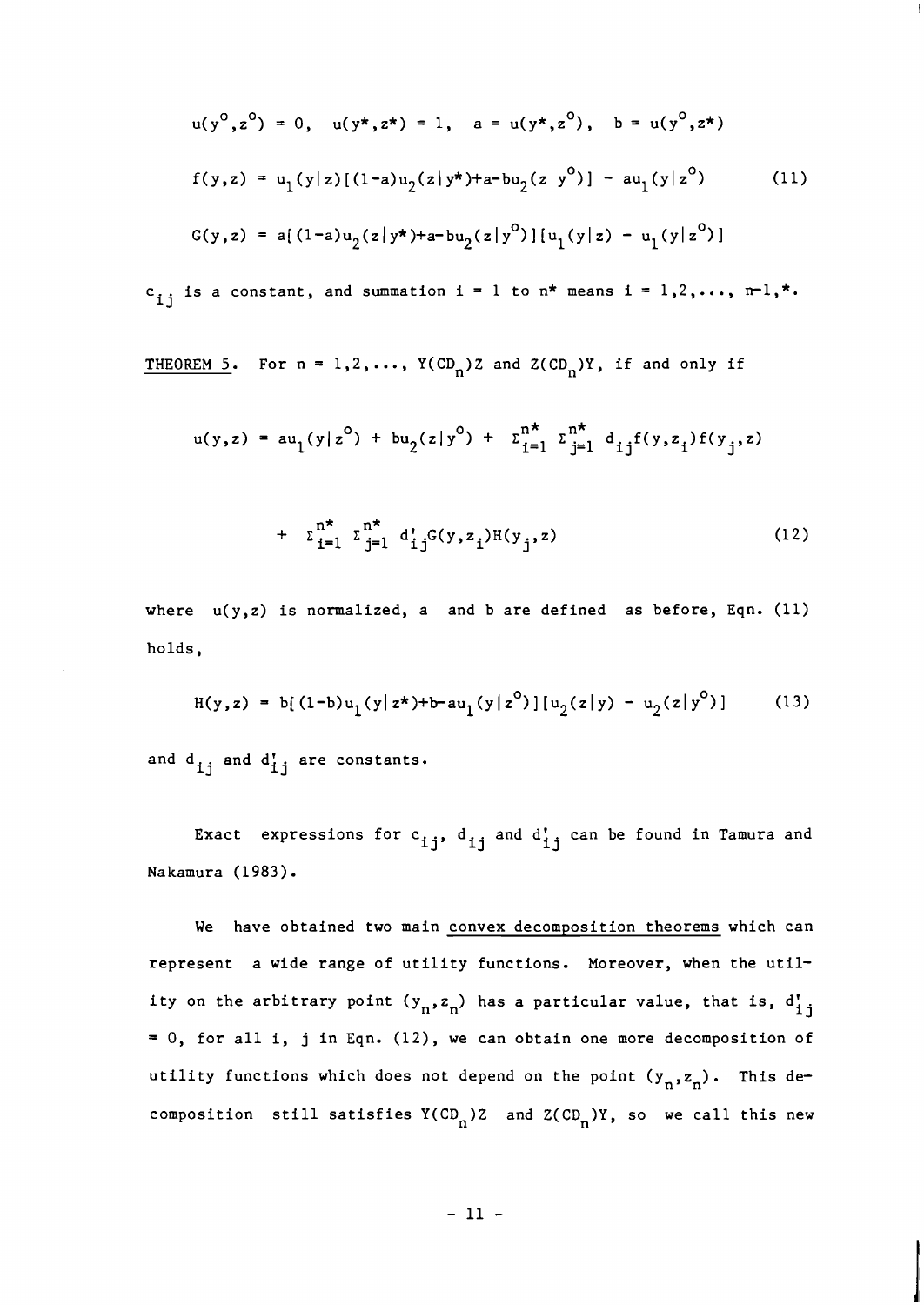property reduced n-th order convex dependence and denote it by  $Y(RCD_n)Z.$ 

We note that when  $d_{ij}^{\prime} = 0$ , for all i, j and n = 1, Eqn. (12) reduces to Fishburn's (1974) bilateral decomposition

$$
u(y,z) = au_1(y|z^0) + bu_2(z|y^0) + f(y,z^*)f(y^*,z)/f(y^*,z^*).
$$
 (14)

When  $n = 1$  and  $d_{i,j}^* \neq 0$ , that is  $Y(CD_1)Z$  and  $Z(CD_1)Y$ , Eqn. (12) reduces to

$$
u(y, z) = au_1(y|z^0) + bu_2(z|y^0) + f(y, z^*)f(y^*, z)/f(y^*, z^*)
$$
  
+ d<sup>'</sup>G(y, z^\*)H(y^\*, z). (15)

Equation (15) is Bell's (1979) decomposition under interpolation independence.

On two scalar attributes the difference between the conditional  $u$ tility functions necessary to construct the previous decomposition models and the convex decomposition models is shown in Fig. 4. By assessing utilities on the heavy shaded lines and points, we can completely specify the utility function in the cases indicated in Fig. *4.* As seen from Fig. 4, the advantage of the convex decomposition is that only single-attribute conditional utility functions need to be assessed even for high-order convex dependent case. Therefore, it is relatively easy to identify the utility functions.

Fishburn and Farquhar (1982) have established an axiomatic approach for selecting a basis of normalized conditional utility function.

 $-12 -$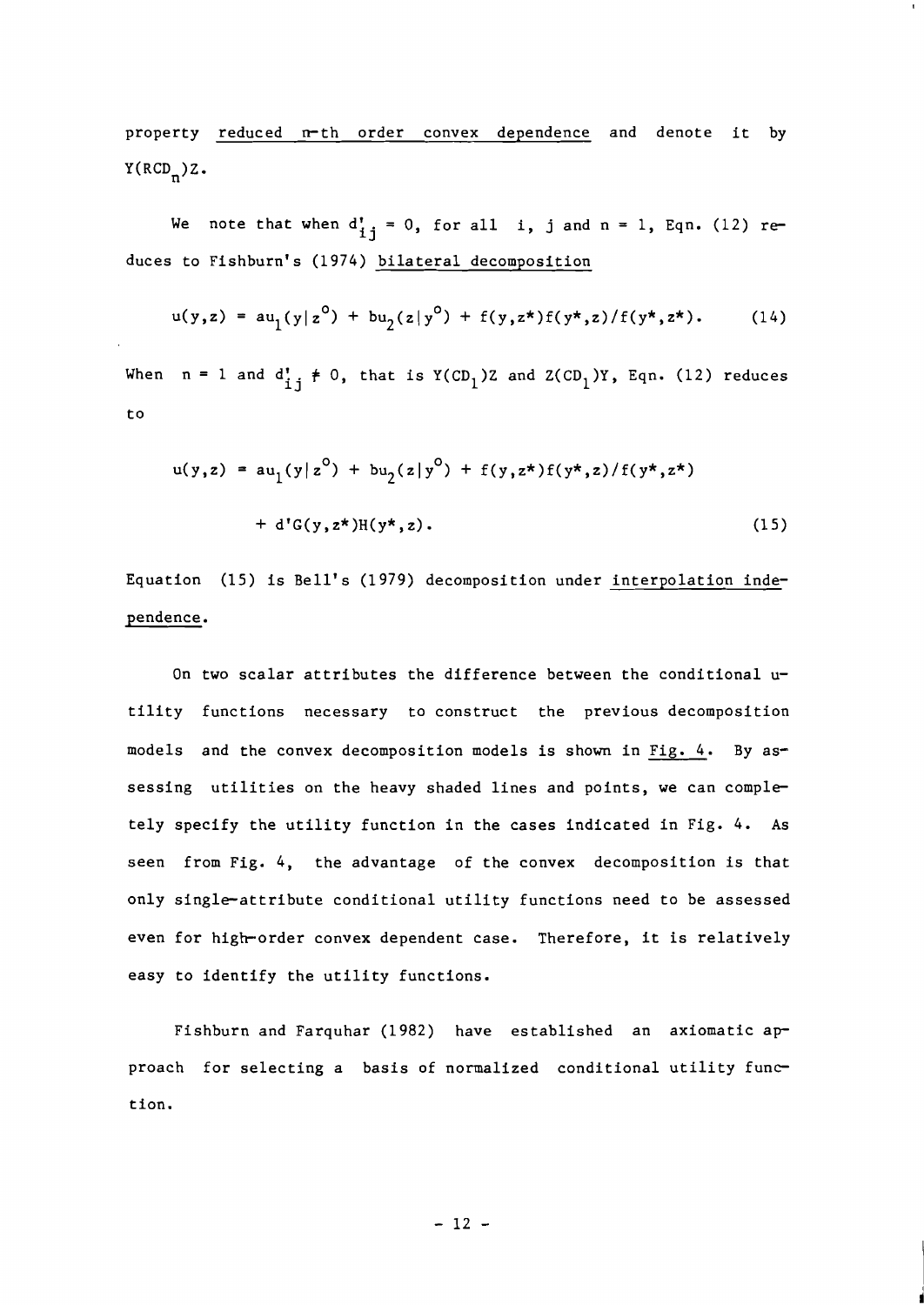## 2.4. Interpretation of Convex Dependence

For describing the interpretation of convex dependence between two different attributes, we discuss the utility for environment and consumption (Tamura and Nakamura, 1978). In this problem there exists conflict between these two attributes, because the more we consume the more we pollute. It will be shown that the two attributes, environment and consumption, do not satisfy the utility independence property. Therefore, we may want to take into account the convex dependence  $\mathsf{pro}$ perty.

Let Y and Z be the attributes of environment and consumption, respectively, and eeY and CEZ be the attribute levels. We restrict these attribute levels in  $e^0 \le e \le e^*$  and  $c^0 \le c \le c^*$  where  $e = e^0$  means environment is polluted and is in the worst level,  $e = e^*$  means no pollution exists and environment is clean,  $c = c^0$  means consumption is in the lowest level, and  $c = c^*$  in the highest level.

Now we consider how a normalized conditional utility function  $u_1(e|c)$  for environment changes depending upon the consumption level c. It is evident that the preference for environment changes according to the consumption level c. Comparing  $u_1(e|c^*)$  with  $u_1(e|c^0)$  these normalized conditional utility function is drawn schematically in Fig.  $5$  a). When  $c = c^*$ , even if the environment is deteriorated from the clean level  $(e = e^*)$ , the decrease of utility is not so rapid in compensation for high consumption, but as the environment level approaches to the worst level, the utility for the environment decreases rapidly. When c  $= c<sup>0</sup>$ , the decrease of utility for environment is even for any environmental level, because the consumption level is suppressed to a low level.

 $-13 -$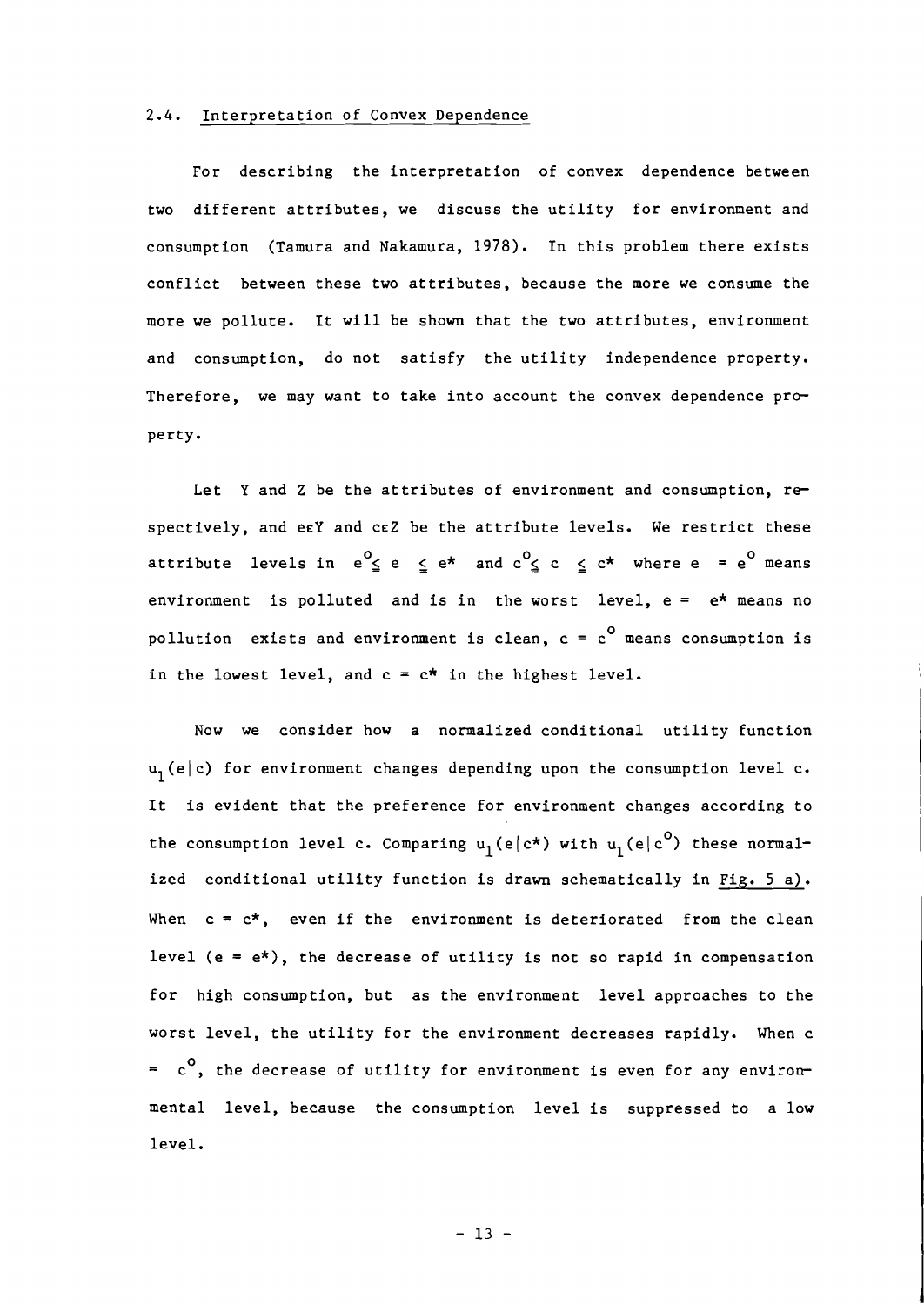Next, we consider how a normalized conditional utility function  $u_2(c|e)$  for consumption changes depending upon the environmental level. Comparing  $u_2(c|e^*)$  with  $u_2(c|e^0)$  these normalized conditional utility function is drawn schematically in Fig. 5 b). When  $e = e^*$ , utility for consumption increases according to the law of diminishing marginal utility. On the other hand, when  $e = e^0$ , they feel that the high consumption is a matter of course, therefore, the rate of increase of utility for the unit increase of the consumption level is very small when the consumption level is low. But the utility for consumption increases according to the law of diminishing marginal utility after the consumption level moves to higher level.

Accordingly, the trade-off between environment and consumption does not satisfy the utility independence property, and hence taking into account the convex dependence property we could construct an appropriate utility function.

#### **3.** ALGORITHM OF IDENTIFYING MULTIATTRIBUTE UTILITY FUNCTIONS

For identifying a multiattribute utility function under the convex dependence condition (including 0-th order), we need to find the order of convex dependence. This order can be assessed as in the following steps: Define

$$
\underline{\lambda}_n \triangleq [\lambda_0, \lambda_1, \dots, \lambda_{n-1}, \lambda^*]^T
$$
 (16a)

$$
\underline{u}_n \triangleq [u_1(y_1|z_n), u_1(y_2|z_n), \dots, u_1(y_n|z_n), 1]
$$
 (16b)

$$
-14 -
$$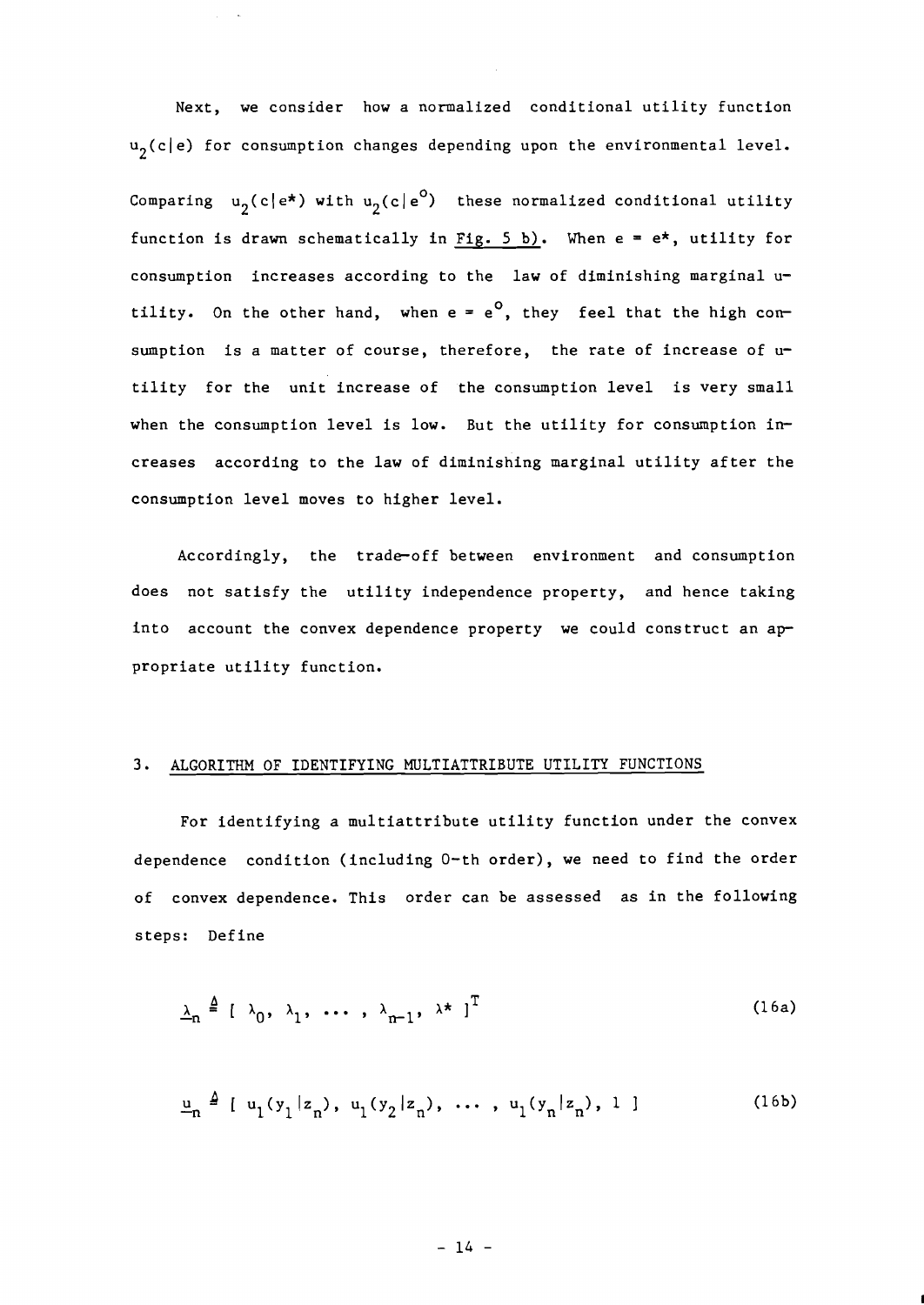$$
U_{n} \triangleq \begin{bmatrix}\nu_{1}(y_{1}|z_{0}) & \nu_{1}(y_{1}|z_{1}) & \cdots & \nu_{1}(y_{1}|z_{n-1}) & \nu_{1}(y_{1}|z^{\star}) \\
\vdots & \vdots & \ddots & \vdots \\
\vdots & \vdots & \vdots & \ddots & \vdots \\
\vdots & \vdots & \vdots & \ddots & \vdots \\
\vdots & \vdots & \vdots & \ddots & \vdots \\
\vdots & \vdots & \vdots & \ddots & \vdots \\
\vdots & \vdots & \vdots & \ddots & \vdots \\
\vdots & \vdots & \vdots & \ddots & \vdots \\
\vdots & \vdots & \vdots & \ddots & \vdots \\
\vdots & \vdots & \vdots & \vdots & \vdots \\
\vdots & \vdots & \vdots & \vdots & \vdots \\
\vdots & \vdots & \vdots & \vdots & \vdots \\
\vdots & \vdots & \vdots & \vdots & \vdots \\
\vdots & \vdots & \vdots & \vdots & \vdots \\
\vdots & \vdots & \vdots & \vdots & \vdots \\
\vdots & \vdots & \vdots & \vdots & \vdots \\
\vdots & \vdots & \vdots & \vdots & \vdots \\
\vdots & \vdots & \vdots & \vdots & \vdots \\
\vdots & \vdots & \vdots & \vdots & \vdots \\
\vdots & \vdots & \vdots & \vdots & \vdots \\
\vdots & \vdots & \vdots & \vdots & \vdots \\
\vdots & \vdots & \vdots & \vdots & \vdots \\
\vdots & \vdots & \vdots & \vdots & \vdots \\
\vdots & \vdots & \vdots & \vdots & \vdots \\
\vdots & \vdots & \vdots & \vdots & \vdots \\
\vdots & \vdots & \vdots & \vdots & \vdots \\
\vdots & \vdots & \vdots & \vdots & \vdots \\
\vdots & \vdots & \vdots & \vdots & \vdots \\
\vdots & \vdots & \vdots & \vdots & \vdots \\
\vdots & \vdots & \vdots & \vdots & \vdots \\
\vdots & \vdots & \vdots & \vdots & \vdots \\
\vdots & \vdots & \vdots & \vdots & \vdots \\
\vdots & \vdots & \vdots & \vdots & \vdots \\
\vdots & \vdots & \vdots & \vdots & \vdots \\
\vdots & \vdots & \vdots & \vdots & \vdots \\
\vdots & \vdots &
$$

 $\mathbf{L}$ 

itep 0. Normalized conditional utility functions  $u_1(y|z^0)$ ,  $u_1(y|z^{\star})$ ,  $u_2(z|y^0)$  and  $u_2(z|y^*)$  are assessed, and we draw the graph of them. If we can regard that

$$
u_1(y|z^0) = u_1(y|z^*), \qquad u_2(z|y^0) = u_2(z|y^*)
$$

then we decide that  $Y(CD_0)Z$  and  $Z(CD_0)Y$ , that is,  $Y(MUI)Z$ . If not go to Step 1.

Step 1.  $n = 1$ 

Step 2. Normalized conditional utility functions  $u_1(y|z_0), u_1(y|z_1),...,$  $u_1(y|z_n)$  and  $u_1(y|z^*)$  are assessed, and then  $\underline{u}_n$  and  $U_n$  are obtained.

Step **3.** Linear equation

$$
\mathbf{U}_{\mathbf{n}\rightarrow\mathbf{n}} = \underline{\mathbf{u}}_{\mathbf{n}} \tag{17}
$$

is solved with respect to  $\lambda_n$ .

Step 4. We draw the graph of

$$
f(y) = \sum_{i=0}^{n^*} \lambda_i u_i(y|z_i). \tag{18}
$$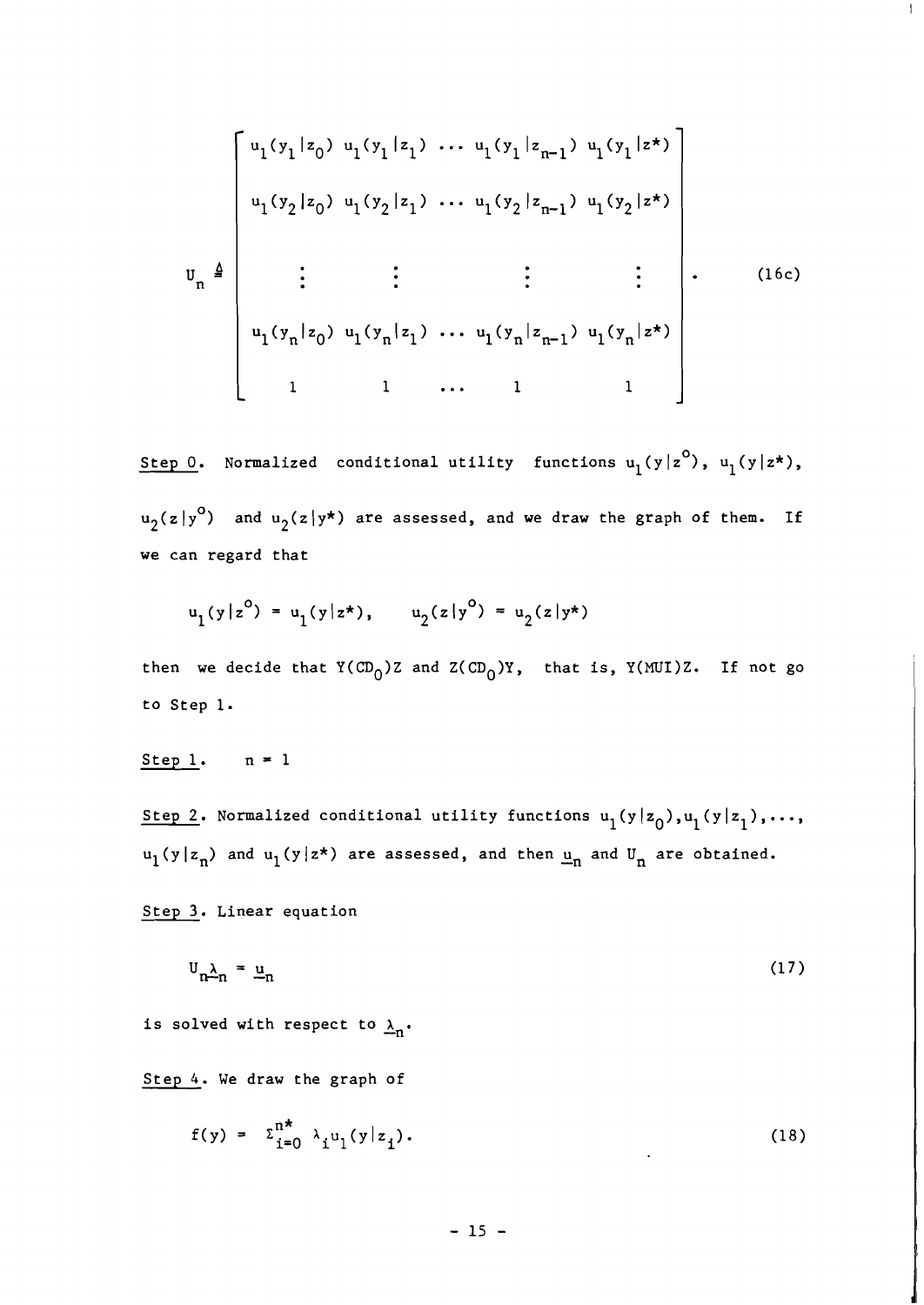Step 5. The graph of f(y) is compared with the graph of  $u_1(y|z_n)$ . If we can regard that both curves are coincident within the allowable error, we decide that  $Y(CD_n)Z$ . If not, n+1+n and then go back to Step 2.

These steps can be easily realized by using a graphic terminal of a large computer.

Parameters a and b which appeared in THEOREMs 1 to 5 can be estimated as follows: We ask the decision maker the indifference probability p such that

$$
(y^*, z^0) \sim \langle (y^*, z^*), p, (y^0, z^0) \rangle.
$$
 (19)

Then, we obtain

$$
a = u(y^*, z^0) = pu(y^*, z^*) + (1 - p)u(y^0, z^0) = p.
$$
 (20)

Similarly, we ask the decision maker the indifference probability q such that

$$
(y^0, z^*) \sim \langle (y^*, z^*), q, (y^0, z^0) \rangle. \tag{21}
$$

Then, we obtain

$$
b = q. \tag{22}
$$

After obtaining the information for the order of convex dependence, normalized conditional utility functions and the scaling parameters a and b, we can construct a multiattribute utility function by using a decomposition form described in THEOREMS 1 to 5. For two attribute cases we could draw indifference curves for the multiattribute utility function in two attribute space YxZ.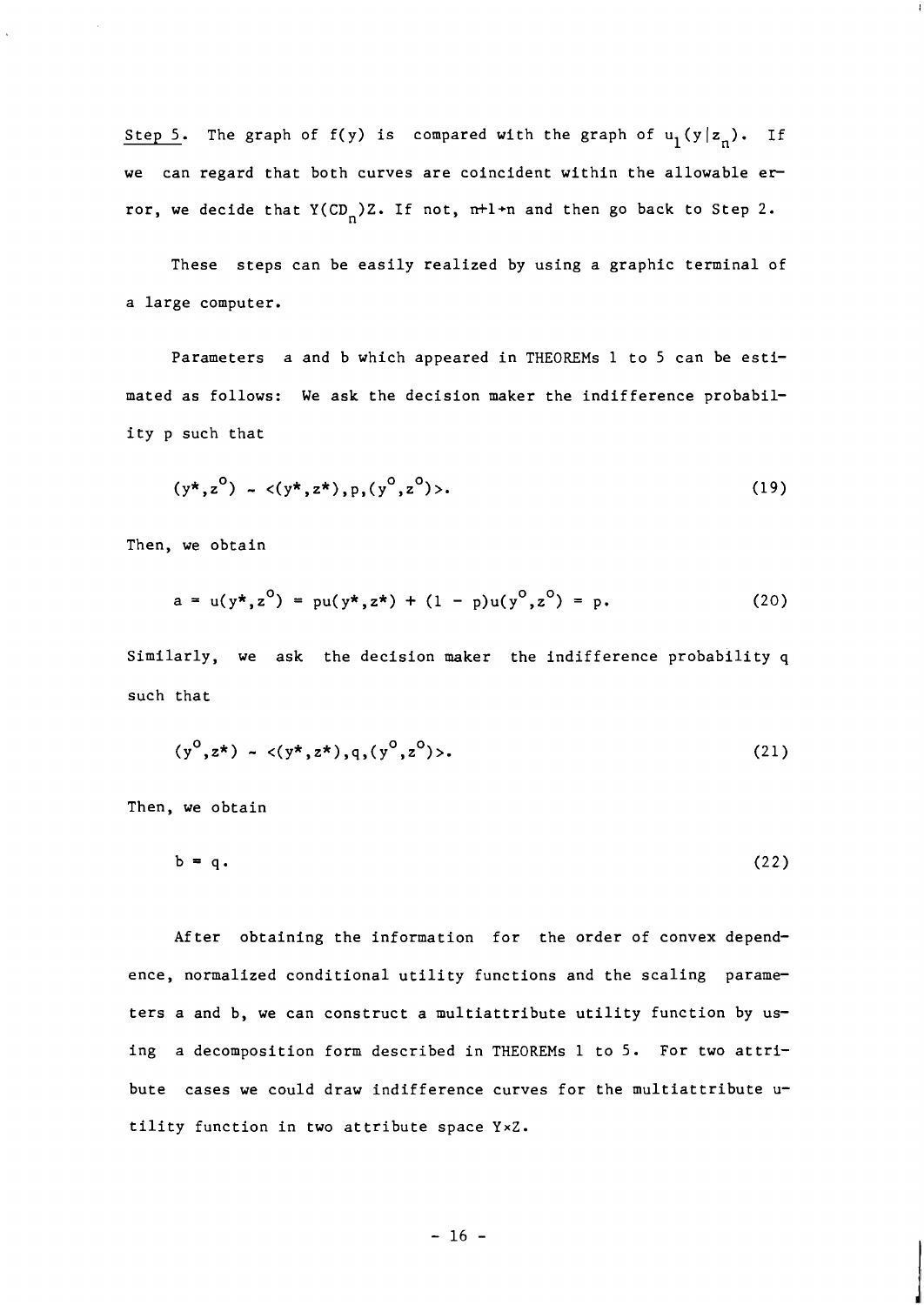#### 4. GROUP UTILITY THEORY

In the previous methods of social choice or group decision making the preference attitude of each decision maker (individual member of the group) has been described without taking into account the utility level (level of satisfaction) of the other decision makers, and such preference structures have been aggregated by some rule for group decision making. Keeney and Kirkwood's (1975) approach is also in this category. As the result we have often come across contradicting social decisions as seen in so-called voting paradox. As shown in Arrow's (1963) impossibility theorem there are no procedures for obtaining a group ordering of the various alternatives from the individual's ordinal rankings of the alternatives that is consistent with five reasonable criteria.

In real situation the preference attitude of each decision maker heavily depends on the outcomes or utility levels obtained by the other decision makers. For example a decision maker is satisfied with his low outcome and he feels that the group utility is relatively high even if his own utility level is low, when the other decision maker's utility level or outcome is lower than or equal to his outcome. On the contrary, the same decision maker is not satisfied with his high outcome when the other decision maker's outcome is higher than his outcome. Hence, the utility independence assumption among the multiple decision makers is not appropriate.

Essentially, in real social choice the individual's preference which is based only on his benefit, should not be reflected to the society. Instead, the individual's preference which is based on social

 $-17 -$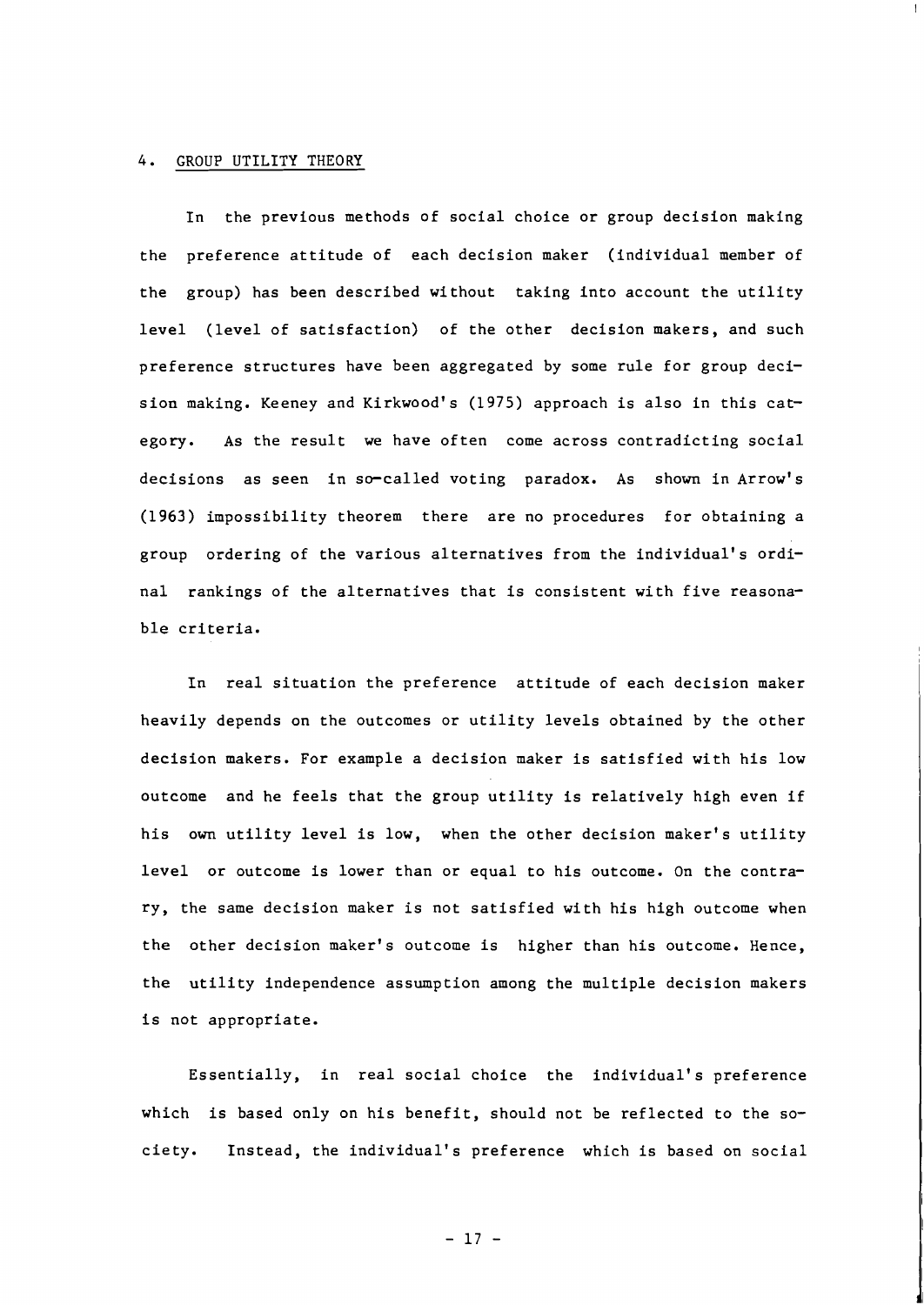ethics or moral, should be reflected. Systematic methodologies for such societal decision have been missing and have been desired in many fields; economics, politics, behavioral science, operations research, and so forth.

In this section a group utility theory is described based on the concept of convex dependence. The group decision making by two (conflicting) decision makers is considered, where we discuss a systematic way of describing each decision maker's preference which depends on the utility level of the other decision maker. In other words, change of attitude of each decision maker towards the group utility is described depending upon the utility level of the other decision maker. Group utility function is then constructed by aggregating such preference of each decision maker. The following development is due to Tamura and Yukimura (1983).

DEFINITION 7. Let  $U_1 \times U_2$  denote the utility function space, and let  $u_1(x_1) \in U_1$ ,  $u_2(x_2) \in U_2$  denote the utility function of decision maker 1 (DM1) and DM2 on the multiattribute consequence spaces  $X_1$  and  $X_2$ , respectively, where  $x_1 \in X_1$  (i = 1,2) denotes a specific consequence for DMi. A group utility function  $W(x_1, x_2)$  is assumed to be described as  $w[u_1(x_1), u_2(x_2)].$ 

We shall simplify the notation as follows:

$$
w(u_1, u_2) = w[u_1(x_1), u_2(x_2)]
$$
\n
$$
u_i^o = u_i(x_i^o), \quad u_i^* = u_i(x_i^*), \quad i = 1, 2
$$
\n(23)

where  $x_i^0$  and  $x_i^*$  denote the worst and the best consequences of DMi,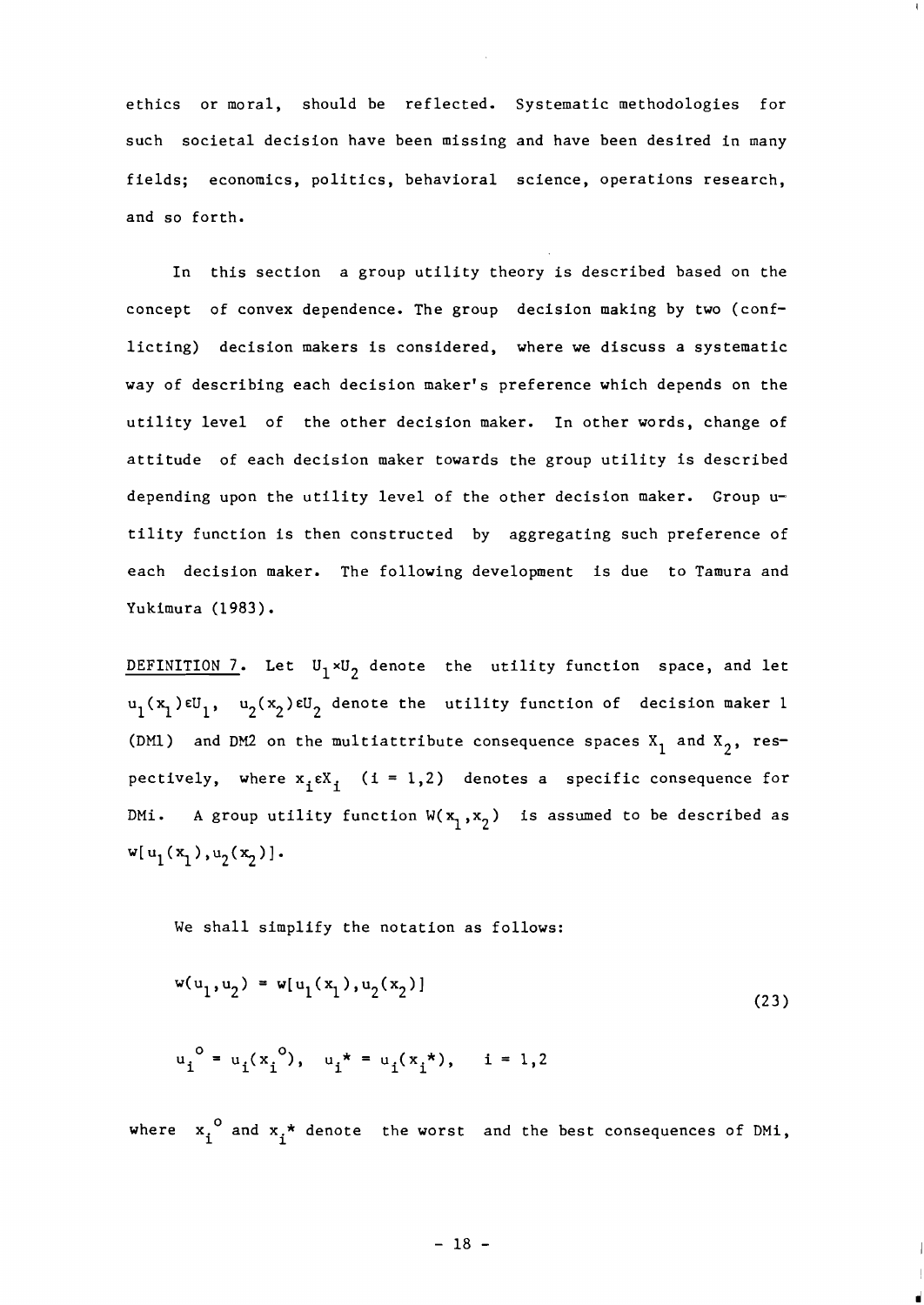respectively, and hence  $u_i^o$  and  $u_i^*$  denote the utility level of DMi for the worst and the best consequences, respectively. We will describe how to construct  $w(u_1, u_2)$  in the following.

DEFINITION 8. Given an arbitrary  $u_2 \in U_2$  a normalized conditional group utility function (NCGUF)  $w_1(u_1|u_2)$  of DM1 on  $U_1$  is defined by

$$
w_1(u_1|u_2) = [w(u_1, u_2) - w(u_1^o, u_2)] / [w(u_1^*, u_2) - w(u_1^o, u_2)] \qquad (24)
$$

where it is assumed that  $w(u_1^*, u_2) > w(u_1^0, u_2)$ ,  $u_1^0 = 0$ ,  $u_1^* = 1$ . Then,  $w_1(u_1|u_2)$  is normalized as

$$
w_1(u_1^{o}|u_2) = 0
$$
,  $w_1(u_1 * |u_2) = 1$ , for all  $u_2 \in U_2$ .

Similarly, NCGUF of DM2  $w_2(u_2|u_1)$  can be defined by

$$
w_2(u_2|u_1) = [w(u_1, u_2) - w(u_1, u_2^{o})]/[w(u_1, u_2^{\star}) - w(u_1, u_2^{o})]
$$
 (25)

where  $w(u_1, u_2^*)$  >  $w(u_1, u_2^0)$ ,  $u_2^0 = 0$ ,  $u_2^* = 1$ . It is also assumed that the group utility function  $w(u_1, u_2)$  is normalized so that

$$
w(u_1^0, u_2^0) = 0
$$
,  $w(u_1^*, u_2^*) = 1$ .

From mathematical point of view formulas of group utility functions are identical with those of multiattribute utility functions. In THEOREMS 1 to 5 if we replace the symbols as shown in Table 1, we could obtain the decomposition forms of group utility functions.

NCGUF (24) of DM1 represents his subjective preference structure for the group utility as a function of his own utility level under the condition that the utility level of DM2 is given. NCGUFs (24) and (25)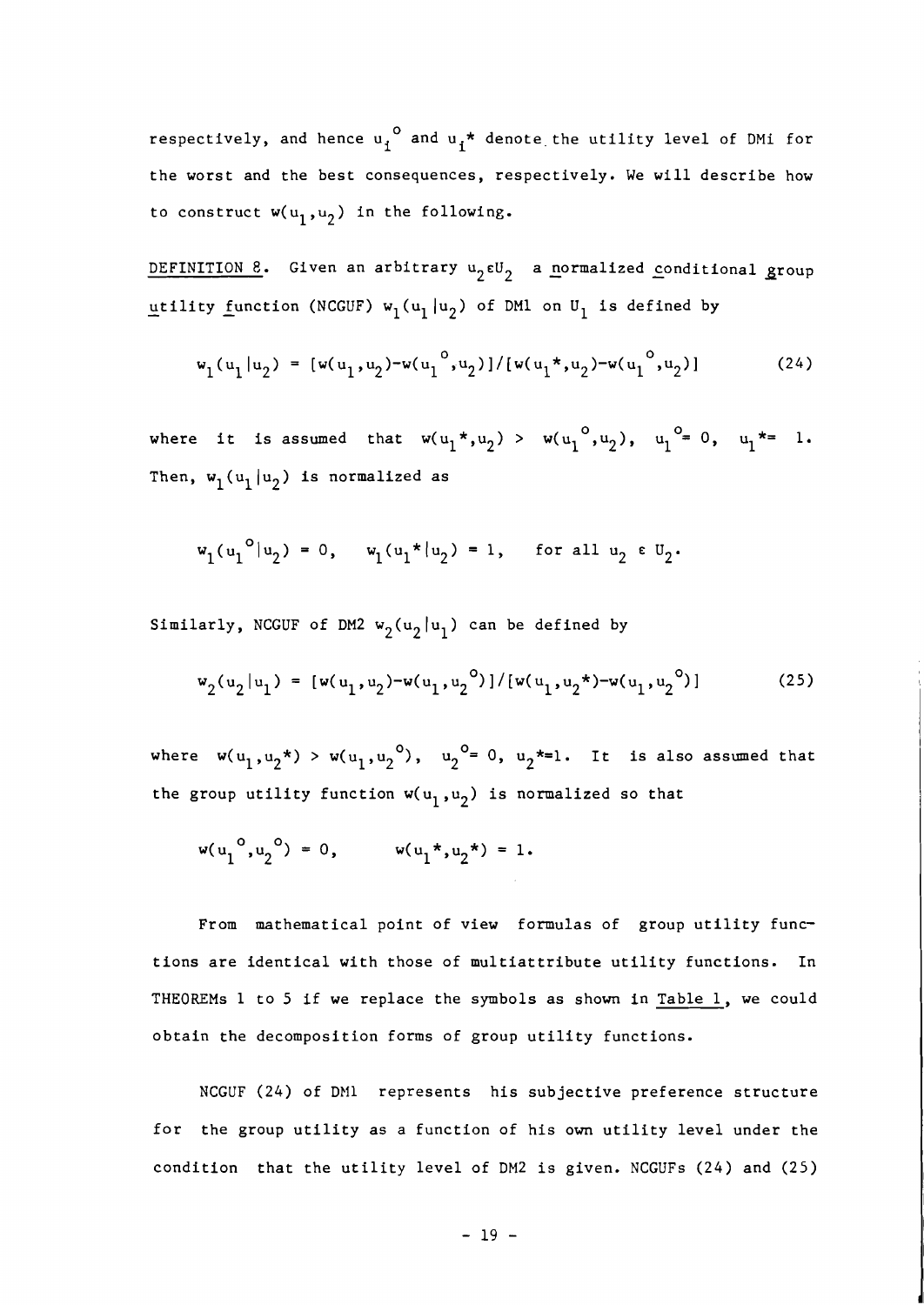will play an important role for constructing a group utility function. Convex dependence between two decision makers is defined as follows:

DEFINITION 9. Utility of DM1 is said to be n-th order convex dependent on the utility of DM2, denoted  $U_1(CD_n)U_2$ , if NCGUF of DM1  $w_1(u_1 | u_2)$  can be described as a convex combination of (n+1) NCGUFs of DM1  $w_1$  (u<sub>1</sub> |u<sub>2</sub><sup>1</sup>),  $i = 0, 1, ..., n$  with different conditional levels.

For clarifying the interpretation of convex dependence between two (conflicting) decision makers, we deal with a decision making prob lem for siting a major airport, where we describe how to represent NCGUFs of each decision maker taking into account the situation of the other decision maker.

Let DM1 be the representative of the regional inhabitants and DM2 the representative of the developer of the airport. Existence of a benevolent dictator, who mediates DM1 and DM2 by assessing the scaling coefficients, is postulated. We can regard that DM1 wishes to construct the airport as far from the regional area as possible for reducing the environmental negative effect of the airport. On the other hand, DM2 wishes to construct the airport at the closer location to city for convenience and efficiency of the airport. Therefore, DM1 and DM2 are ob viously conflicting.

We consider two mutually utility independent cases and one mutually first order convex dependent case and interpret each case.

## $\frac{\text{Case A:}}{\text{U}_1(\text{MUI})\text{U}_2}$

Suppose the certainty equivalents and the resulting NCGUFs of DM1 and DM2 are assessed as shown in Fig. *6.* Convex NCGUFs in this figure

 $-20 -$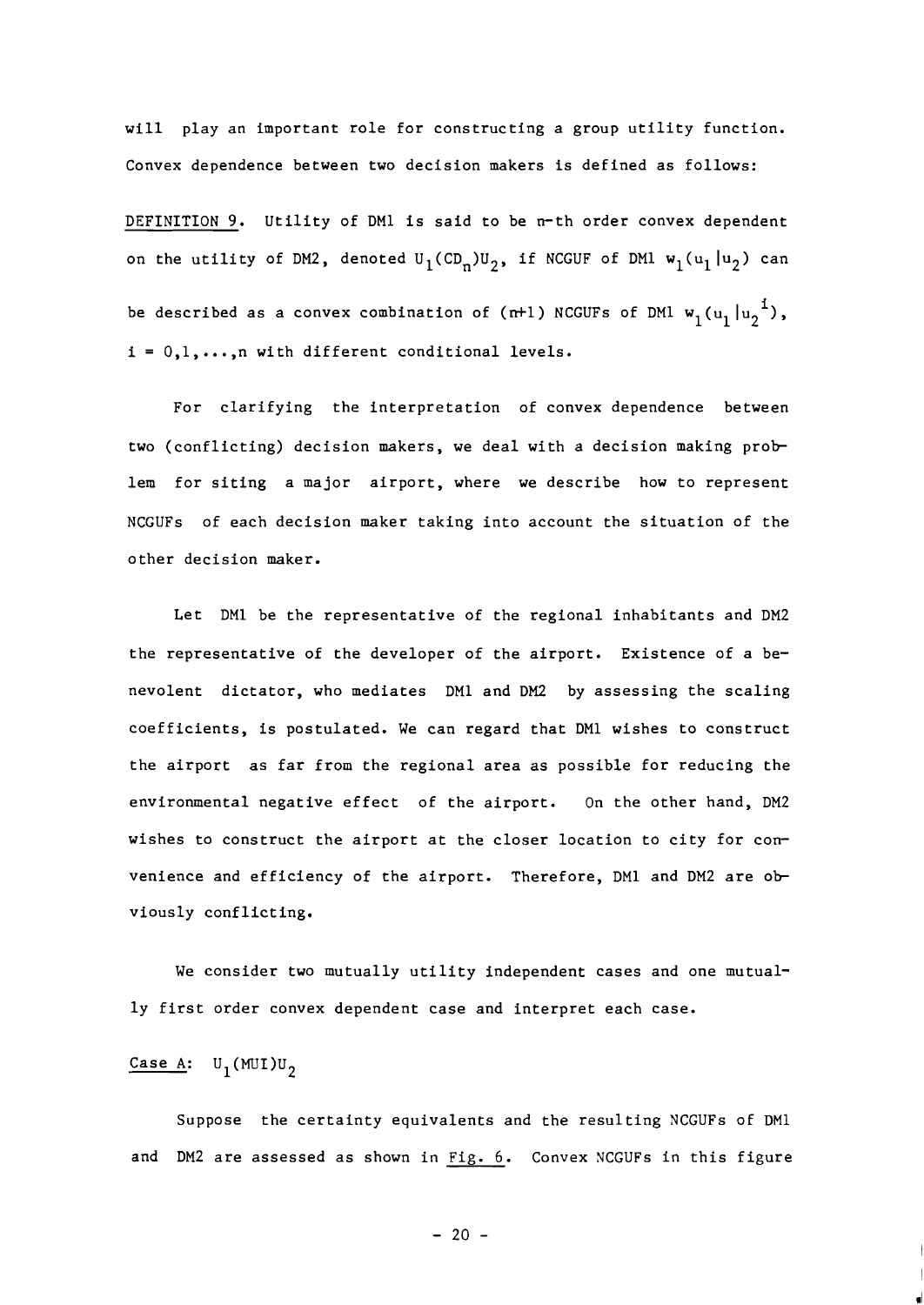show that both DM1 and DM2 do not think that the group utility is high unless the utility levels of their own are very high, and that each DM's attitude towards the group utility does not depend on the utility level of the other DM. In other words, each DM is mutually utility independent and their attitude is selfish and stubborn.

In this case the group utility function is described as

$$
w(u_1, u_2) = aw_1(u_1 | u_2^{\circ}) + bw_2(u_2 | u_1^{\circ})
$$
  
+ (1 - a - b)w\_1(u\_1 | u\_2^{\circ})w\_2(u\_2 | u\_1^{\circ}). (26)

#### Case B: Keeney-Kirkwood model

Suppose the certainty equivalents and the resulting NCGUFs of DM1 and DM2 are assessed as shown in Fig. **7.** Linear NCGUFs in this figure show that NCGUF of each DM is equal to his own utility level. In this case each DM is again mutually utility independent and his attitude towards the group utility is stubborn but not as selfish as in Case **A.** 

In this case  $w_1(u_1 | u_2^{\circ}) = u_1$ ,  $w_2(u_2 | u_1^{\circ}) = u_2$  in Eqn. (26), and the group utility function is described as

$$
w(u_1, u_2) = au_1 + bu_2 + (1 - a - b)u_1u_2.
$$
 (27)

Case C:  $U_1$ (CD<sub>1</sub>)U<sub>2</sub> and U<sub>2</sub>(CD<sub>1</sub>)U<sub>1</sub>

Suppose the certainty equivalents and the resulting NCGUFs of DM1 and DM2 are assessed as shown in Fig. 8. Furthermore, suppose the first order convex dependence between DM1 and DM2 is assured. This means that preference attitude of DM1 (DM2) to the group utility varies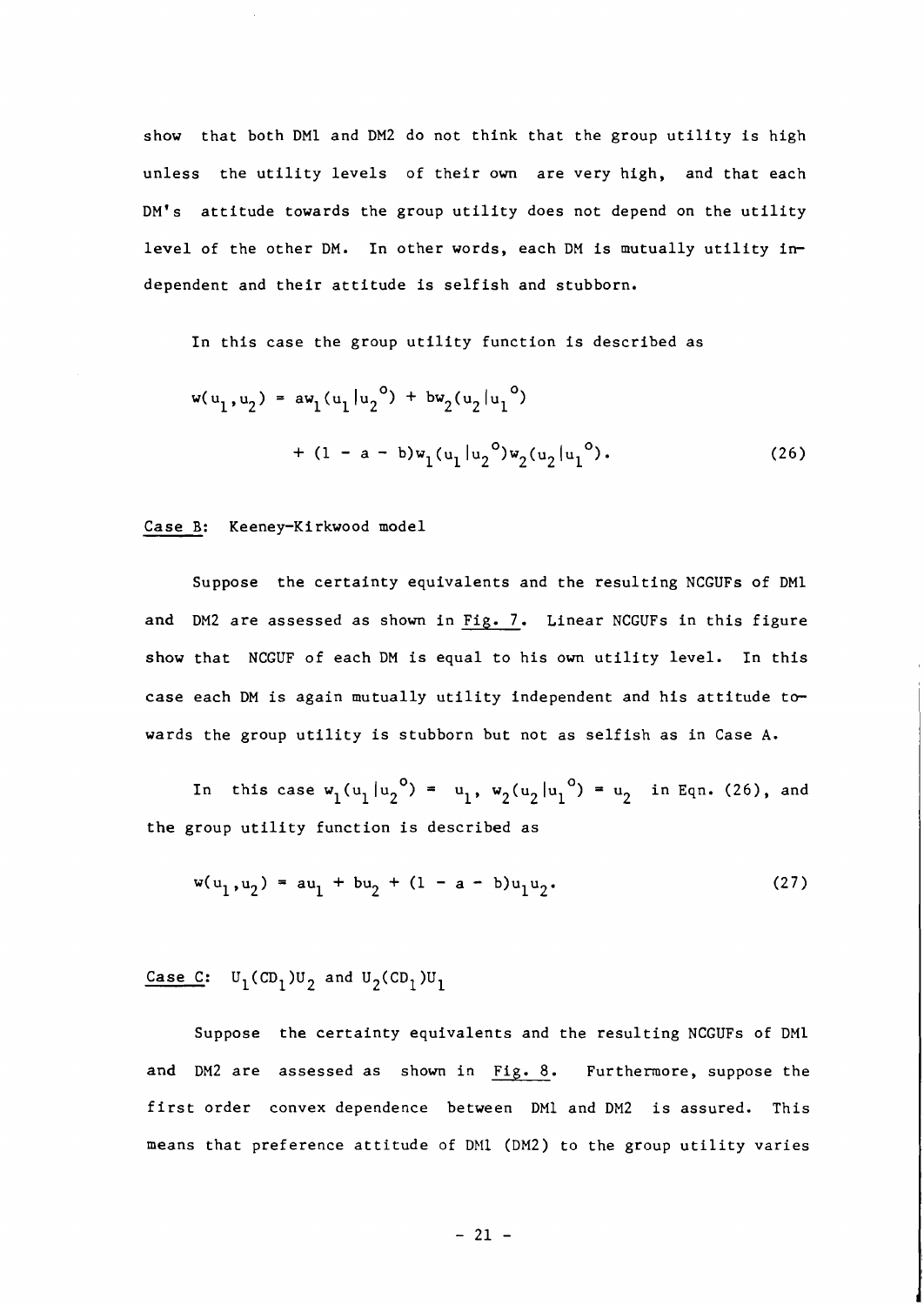depending upon the utility level of DM2 (DMl). Even when the utility level of DM2 is at the worst level  $(u_2 = u_2^0)$ , the attitude of DM1 towards the group utility is selfish for low  $u_1$ , because the environmental impact of the airport to DM1 is straightforward. But for higher  $u_1$  the attitude of DM1 is changed to be more gentle.

On the other hand, when the utility level of DM2 is at the best level  $(u_2 = u_2^*)$ , the attitude of DM1 towards the group utility is always selfish. In other words, when the utility level of DM2 is high, DM1 does not feel that group utility is high unless his own utility level is very high. This can be interpreted that in the group decision DM1 is claiming equity by comparing his own utility level with that of DM2. When the utility level of DM1 is at the worst level  $(u_1 = u_1^0)$ , the attitude of DM2 is gentle and sympathetic, but when the utility level of DM1 is at the best level  $(u_1 = u_1^*)$ , the attitude of DM2 is changed to be slightly self-centered.

In this case the group utility function is described as Eqn. (15) where the symbols in Eqn. (15) are replaced according as Table 1.

As shown in Case C the concept of convex dependence makes it possible to describe in NCGUFs the change of attitude of each decision maker depending upon the utility level of the other decision maker. By using the group utility theory based on the concept of convex dependence, it is possible to offer clear information of various preference orderings for the alternatives depending upon the various attitude of each decision maker in the group and various cases for the values of scaling coefficients assessed by a benevolent dictator.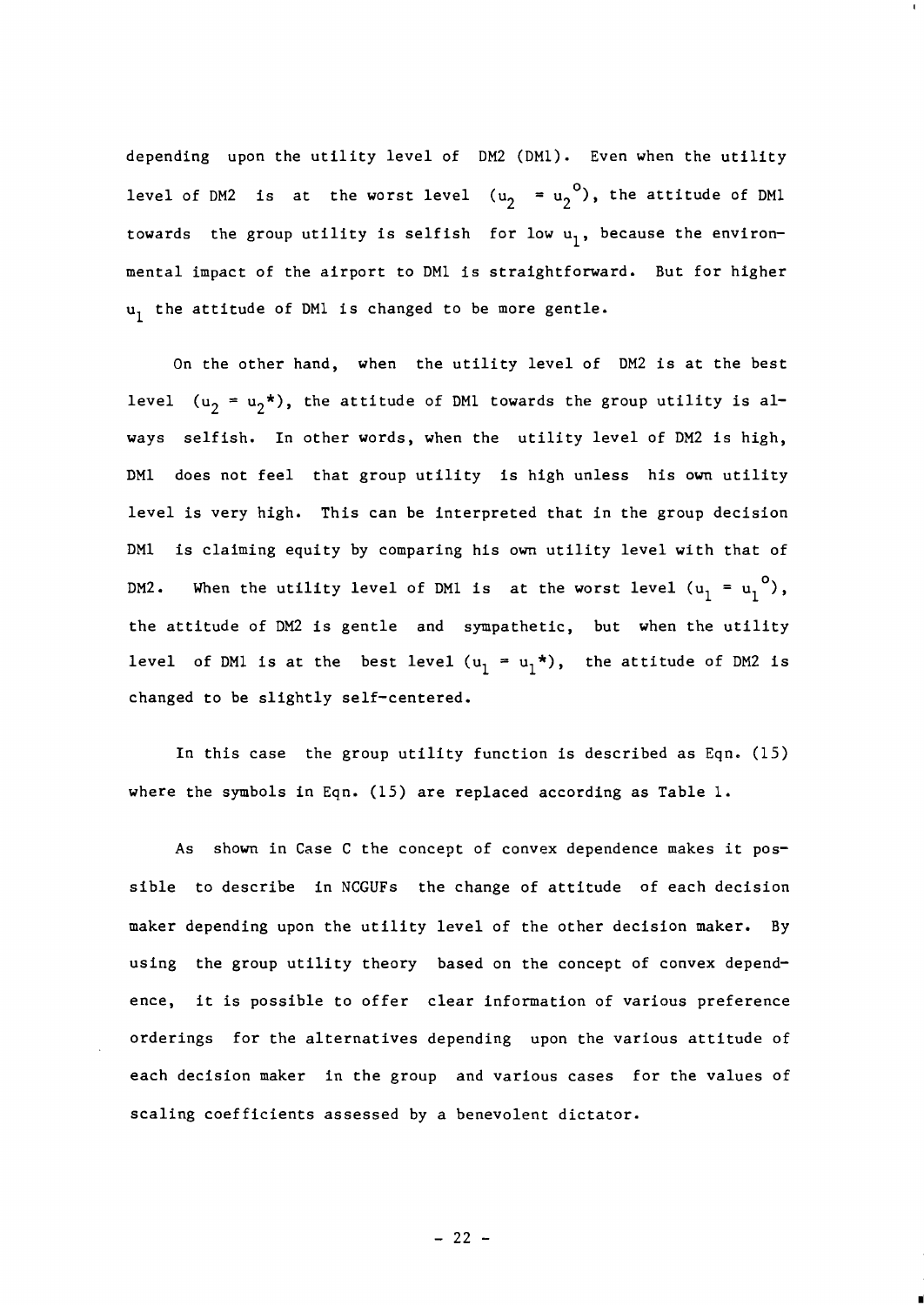## **5.** CONCLUDING REMARKS

Centering around the concept of convex dependence multiattribute utility theory and group utility theory are briefly surveyed for multiobjective decision making. A major advantage of the convex decomposition is that they include many previous decompositions such as additive, multiplicative, bilateral and interpolation decompositions as special cases. Therefore, depending upon the complexity of trade-offs the convex decompositions could provide more flexible multiattribute and/or group utility functions for modeling preferences of a decision maker or multiple (conflicting) decision makers.

Since the convex decompositions need only single-attribute utility functions even for high-order convex dependent cases, it is relatively easy to identify the multiattribute utility functions. Graphic terminals of a large-scale computer could be effectively used for this pur pose.

We didn't include value theoretic approach (Dyer and Sarin, 1979, and Sarin, 1983) in this paper, however, riskless and/or risky prefer ence representation based on the value theoretic approach is an impor tant topic for further research. Under this approach it might be possible to discriminate a decision maker's strength-of-preference and the attitude towards risk.

The approach described in this paper are based on the expected  $u$ tility hypothesis of von Neumann and Morgenstern (1944). Many paradoxes (e.g. Allais and Hagen, 1979, and Kahneman and Tversky, 1979) have been observed which violate particular axioms. For overcoming this difficulty nonlinear utility analysis (Nakamura, 1984) is being investigated.

 $-23 -$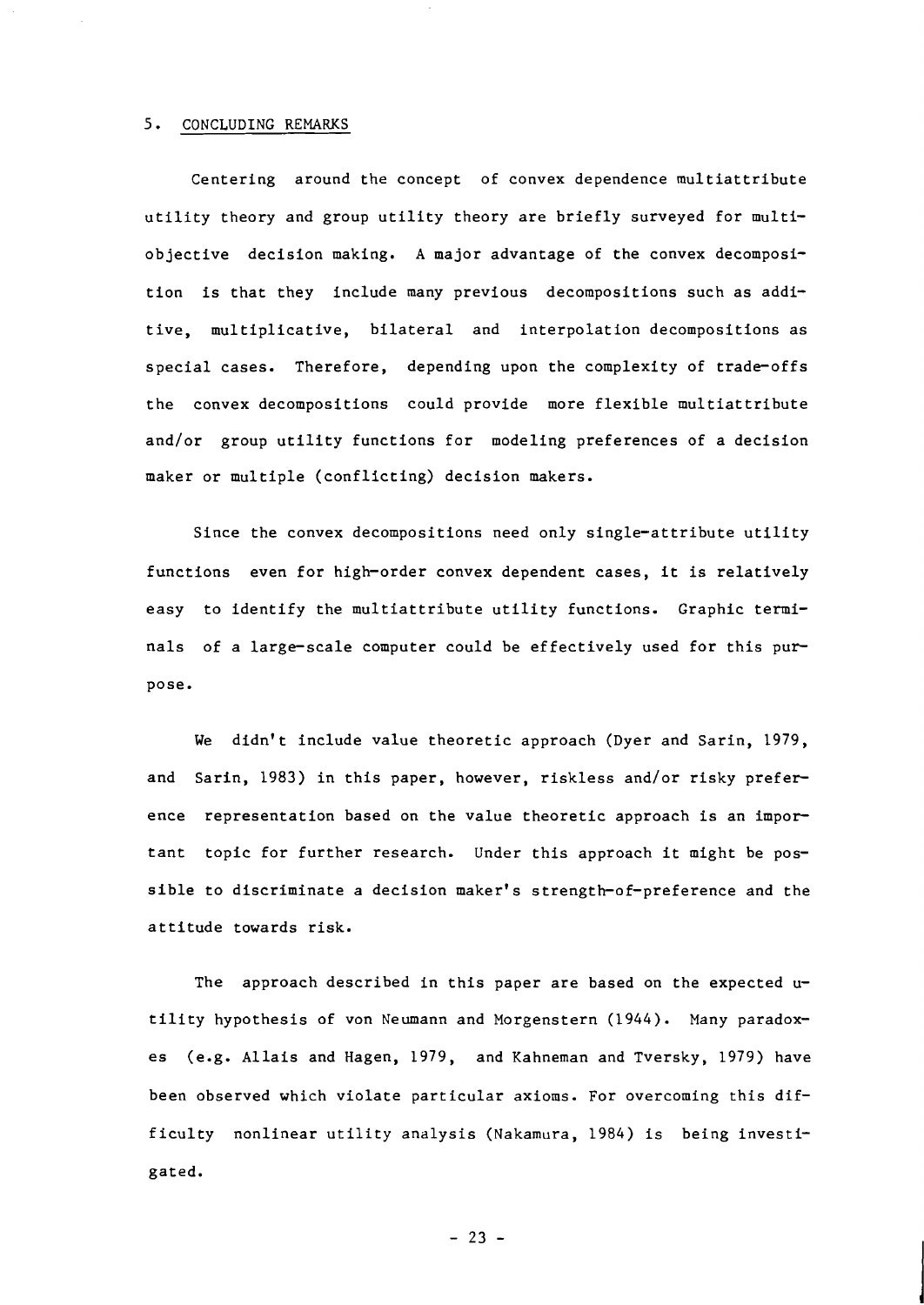- REFERENCES<br>Allais, M. and Hagen, O. (1979). Expected Utility Hypotheses and the Allais Paradox. D. Reidel Publishing Co., Dordrecht, Holland.
- Arrow, K. J. (1963). Social Choice and Individual Values. 2nd ed., Wiley, New York.
- Bell, D.E. (1979). Multiattribute utility functions: Decompositions using interpolation. Management Sci., 25:744-753.
- Dyer, J.S. and Sarin, R. (1979). Measurable multiattribute value functions. Operations Research, 27(4):810-822.
- Fishburn, P.C. (1970). Utility Theory for Decision Making. Wiley, New York.
- Fishburn, P.C. (1974). von Neumann-Morgenstern utility functions on two attributes. Operations Research, 22(1):35-45.
- Fishburn, P.C. and Farquhar, P.H. (1982). Finite-degree utility independence. Math. Operations Research, 7:348-353.
- Karneman, D. and Tversky, A. (1979). Prospect theory: An analysis of decision under risk. Econometrica, 47(2):263-291.
- Keeney, R. L. and Kirkwood, C. W. (1975). Group decision making using cardinal social welfare functions. Management Sci., 22(4):430-437.
- Keeney, R.L. and Raiffa, H. (1976). Decisions with Multiple Objectives: Preferences and Value Tradeoffs. Wiley, New York.
- Nakamura, Y. (1984). Nonlinear Measurable Utility Analysis. Ph.D. Dissertation. University of California, Davis.
- Sarin, R.K. (1983). Measurable value function theory: Survey and Open Problems. In P. Hansen (Ed.), Essays and Surveys on Multiple Criteria Decision Making. Springer-Verlag, Berlin.
- Tamura, H. and Nakamura, Y. (1978). Constructing a two-attribute utility function for pollution and consumption based on a new concept of convex dependence. In H. Myoken (Ed.), Information, Decision and Control in Dynamic Socio-Economics. Bunshindo, Tokyo, Japan.
- Tamura, H. and Nakamura, Y. (1983). Decompositions of multiattribute utility functions based on convex dependence. Operations Research,  $31(3)$ : 488-506.
- Tamura, H. and Yukimura, Y. (1983). Identification of group utility functions for group decision making based on convex dependence. Proc. 3rd IFAC/IFORS Symposium on Large Scale Systems, Warsaw, Poland: 513-518.
- von Neumann, J. and Morgenstern, O. (1944). Theory of Games and Economic Behavior. Princeton Univ. Press, Princeton, N. J. (2nd ed., 1947, 3rd ed., Wiley, New York, 1953).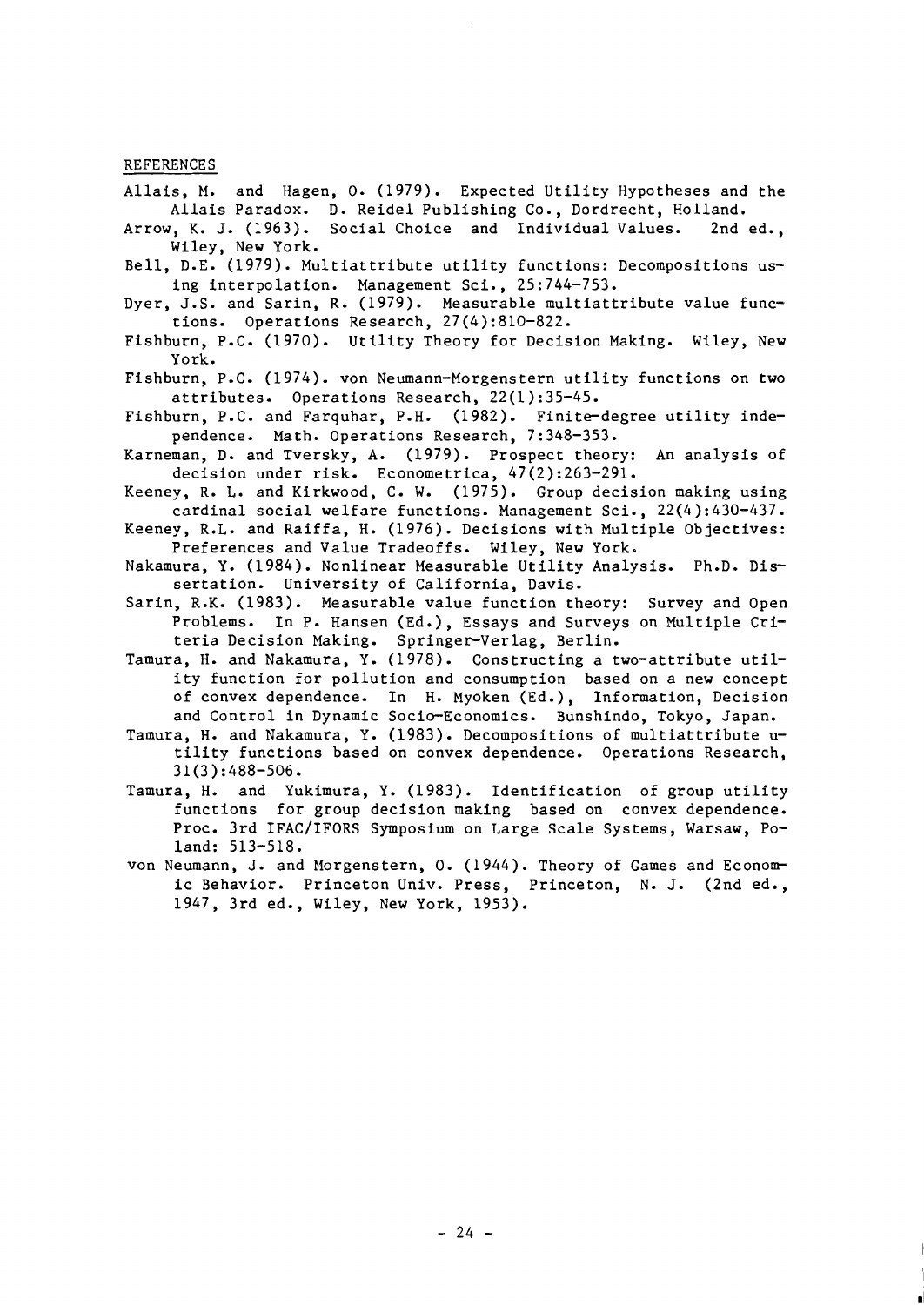

**FIGURE** 1 **Decision tree and lotteries.** 



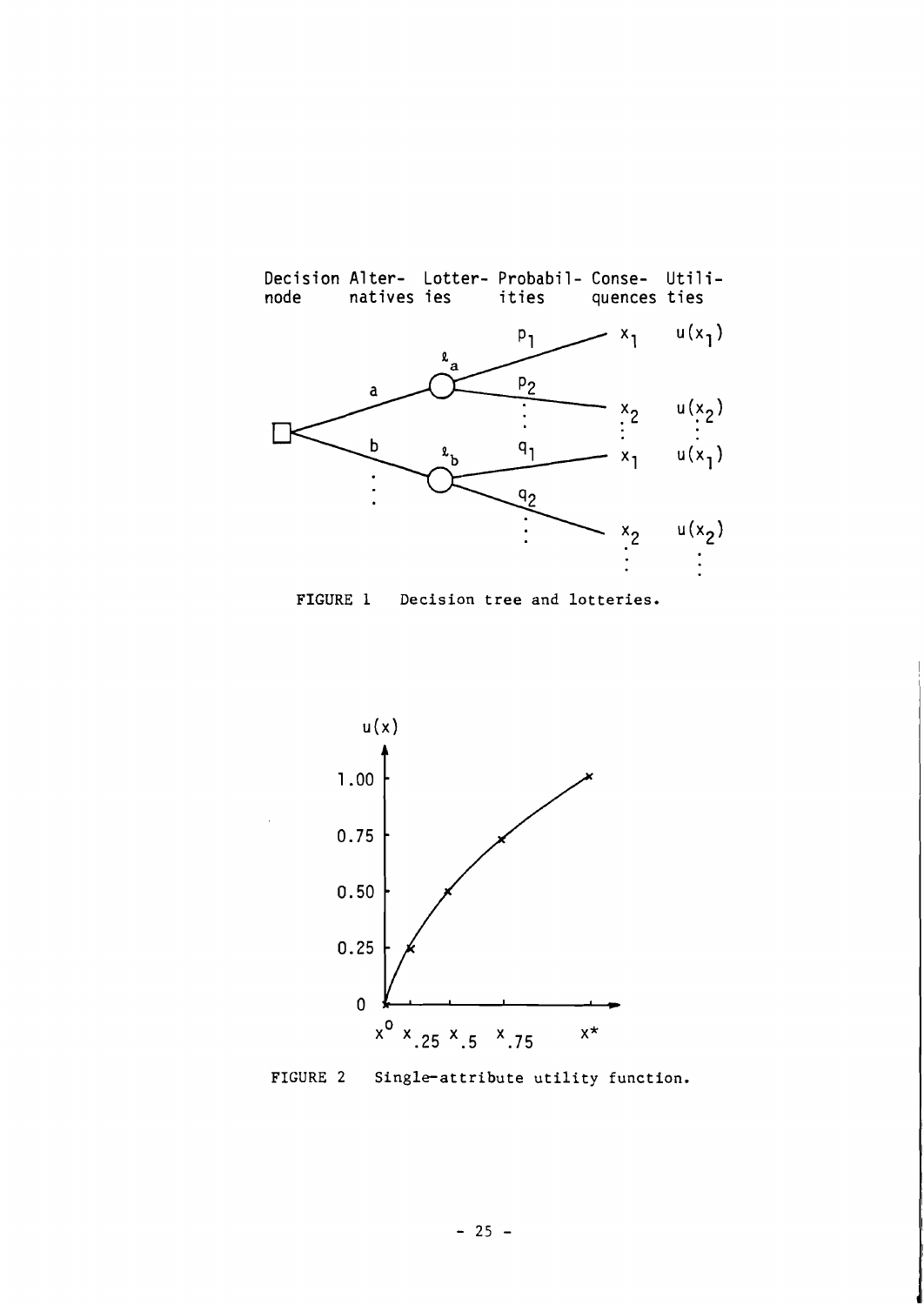

**FIGURE 3 Relations among normalized conditional utility functions.**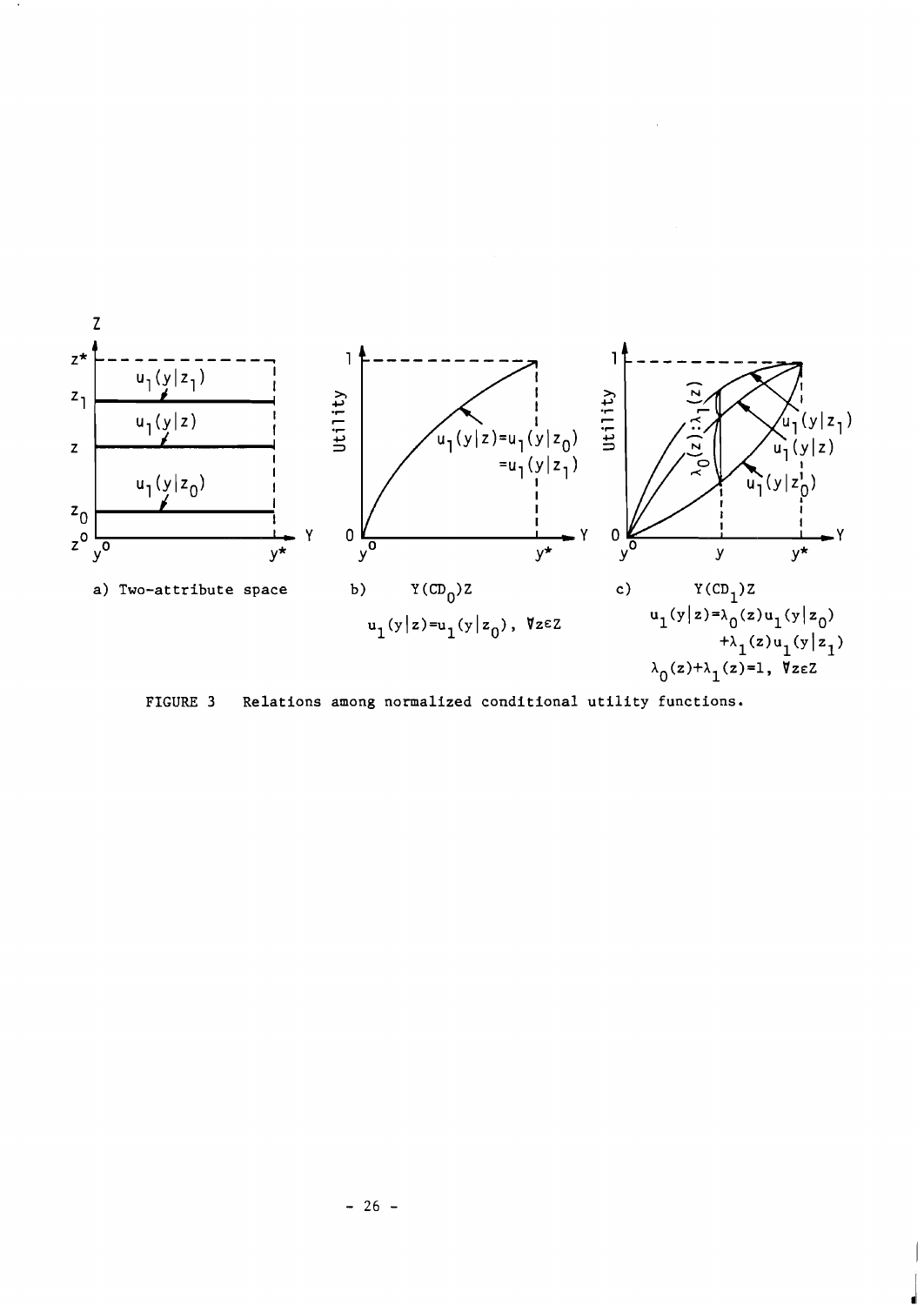

**FIGURE** *4* **Assigning utilities for heavy shaded consequences completely specifies the utility functions in the cases indicated. (Tamura and Nakamura, 1983)** 

 $-27$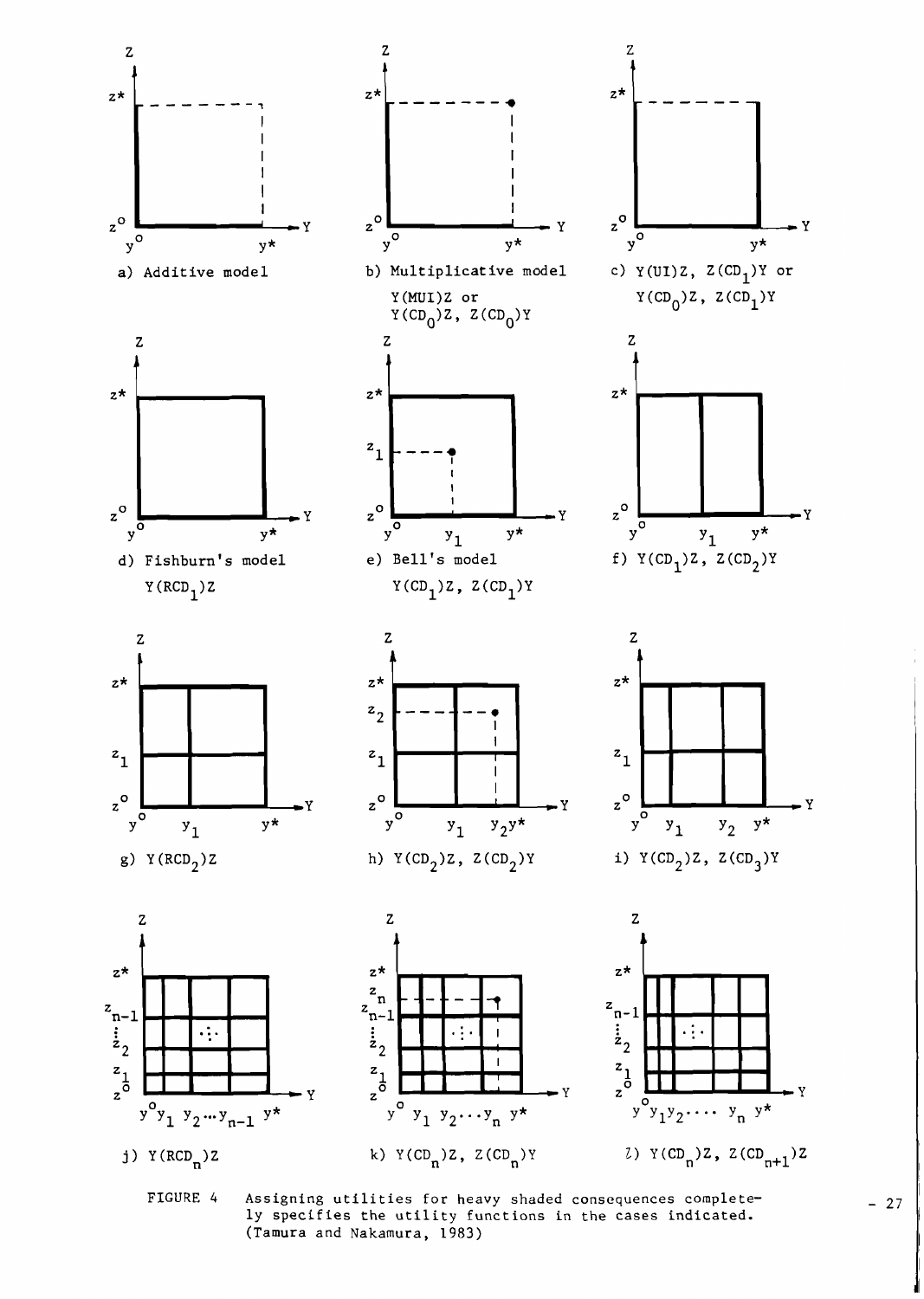

**FIGURE 5 Normalized conditional utility functions for environment and consumption.** 



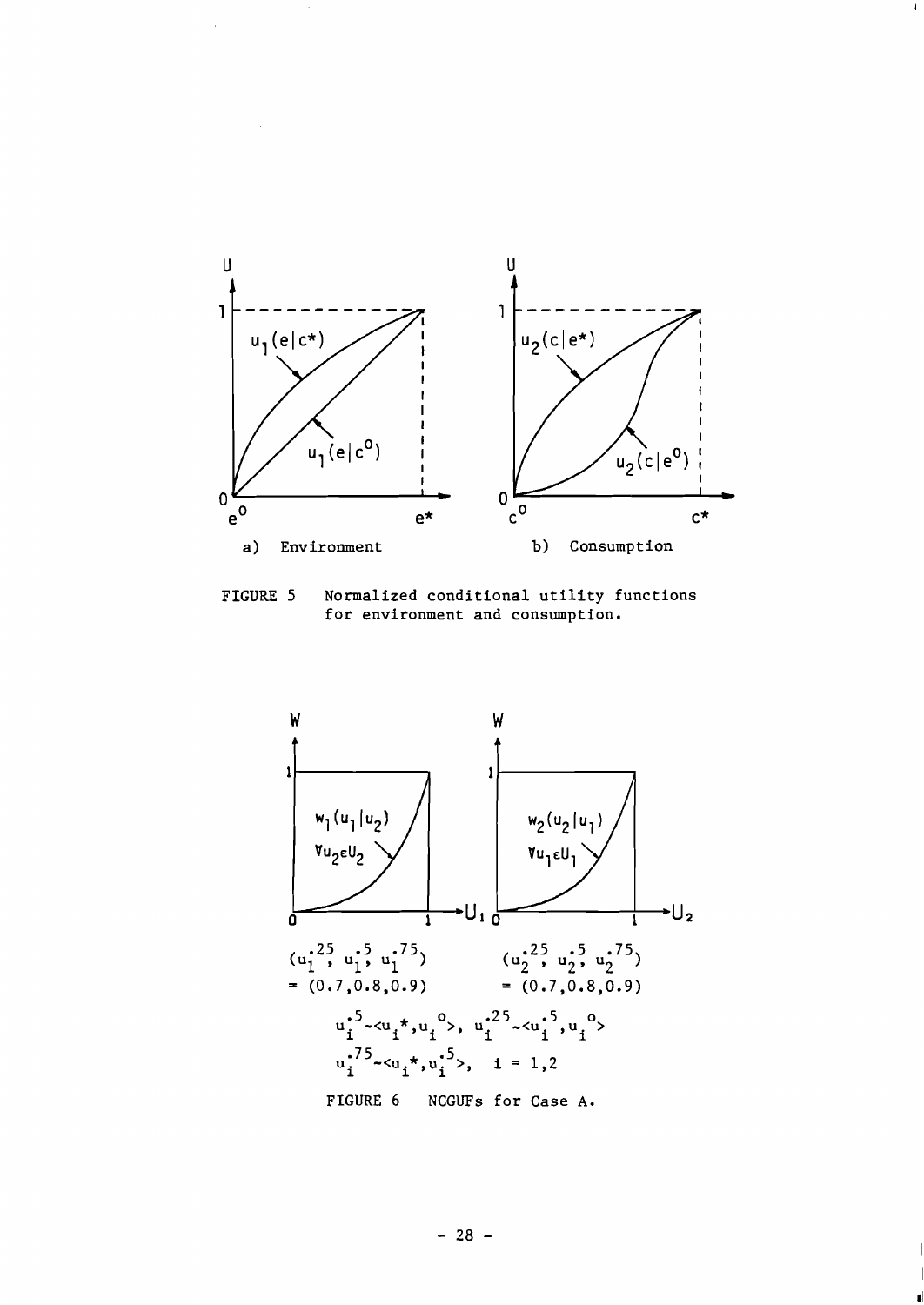

FIGURE **7** NCGUFs for Case B.



 $-29 -$